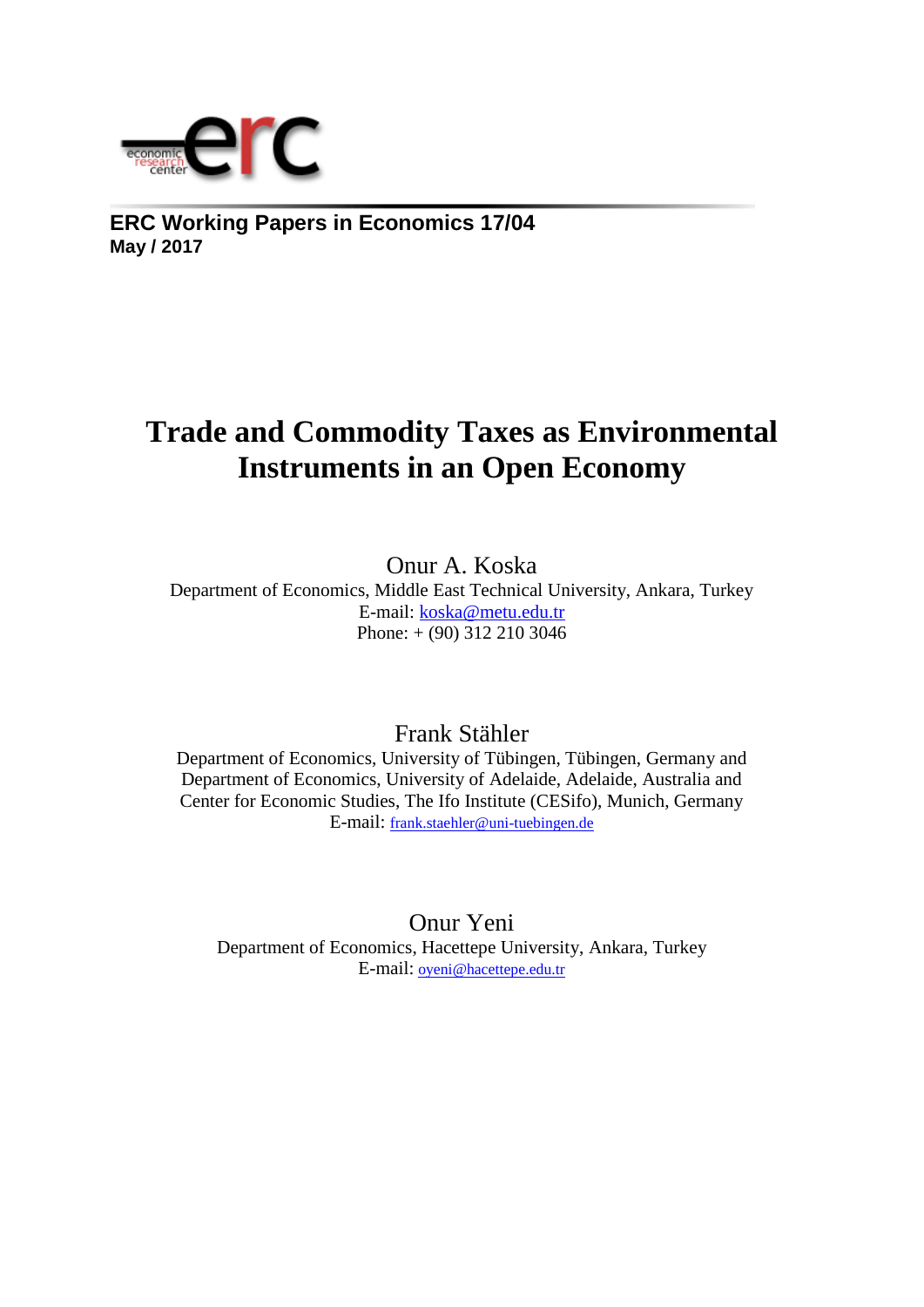# Trade and Commodity Taxes as Environmental Instruments in an Open Economy

Onur A. Koska<sup>∗</sup> Frank Stähler† Onur Yeni‡

Version of May 9, 2017

#### **Abstract**

In a simple reciprocal dumping model of trade, this study scrutinizes the strategic role of trade and commodity taxes as environmental instruments when consumption of an imported product generates pollution. The results suggest that both trade and commodity taxes have important implications on countries' integration through trade. For sufficiently small values of the marginal disutility from pollution, the country claiming responsibility for pollution prefers commodity taxes over import tariffs, and compared to the case of trade policies, free trade can be maintained for larger values of the marginal disutility from pollution when commodity taxes are used strategically as environmental instruments.

#### **JEL-Classification**: F12; F18

Keywords: International trade; Consumption-generated pollution; Trade policy; Commodity taxes

<sup>∗</sup>Corresponding author: Department of Economics, Middle East Technical University (METU), Çankaya 06800, Ankara, Turkey. Tel: +(90) 312 210 3046. Fax: +(90) 312 210 7964. Email: koska@metu.edu.tr

<sup>†</sup>Department of Economics, University of Tübingen, University of Adelaide, and CESifo, Germany.

<sup>‡</sup>Department of Economics, Hacettepe University, Turkey.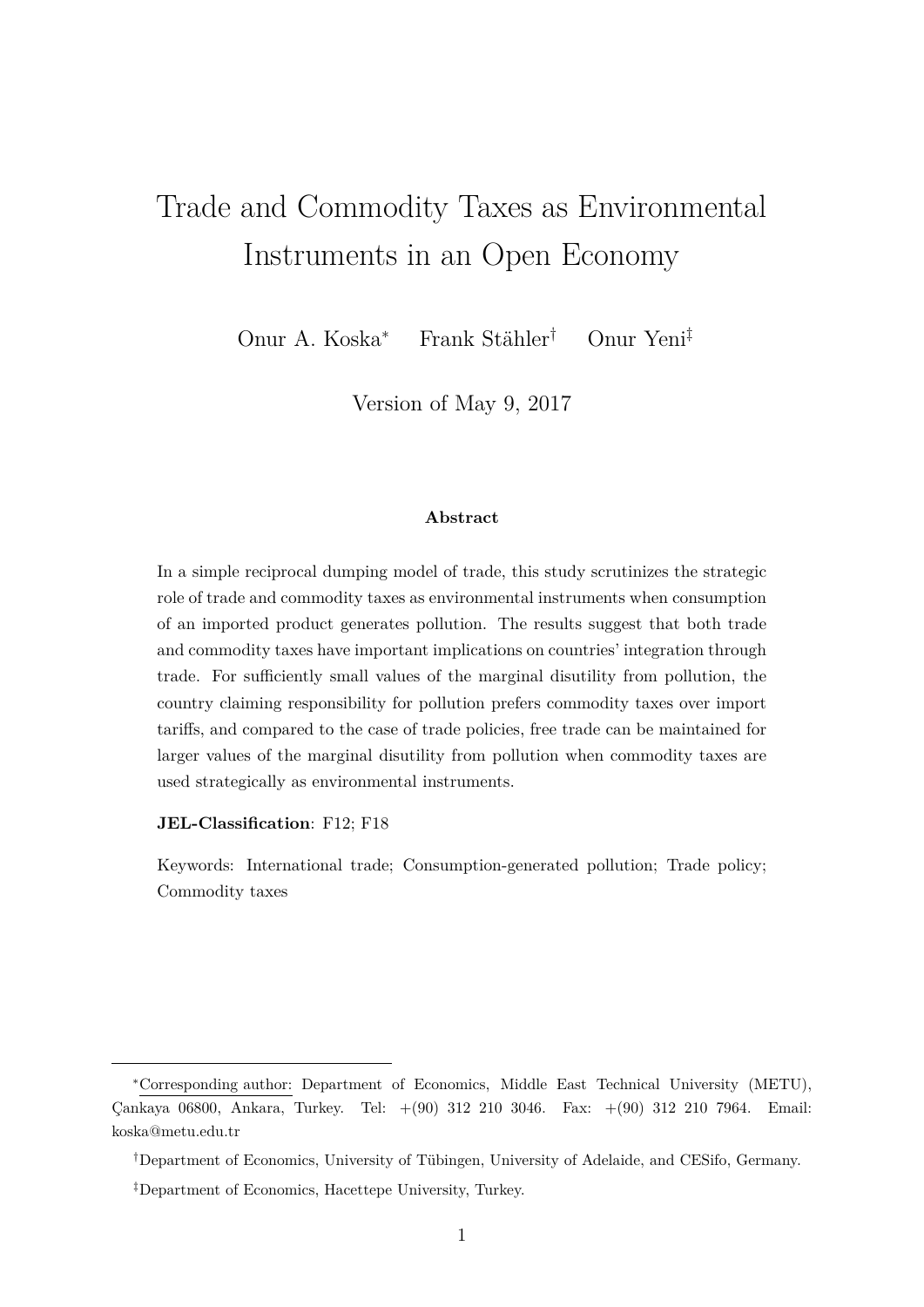### **1 Introduction**

This study employs a reciprocal dumping model of trade and scrutinizes the strategic role of commodity taxes and trade policy tools when environmental pollution is generated by final consumption of an imported product, and delineates the implications of domestic and foreign policy tools on countries' integration through international trade. The novel contribution of this paper is to focus on environmental degradation that is caused by final consumption of a product imported from a trading partner, which has been overlooked in the existing literature. The literature has almost exclusively focused on emissions from production and on how environmental tax policies affect competition among firms, international trade and firms' location choices, and social welfare. Statistical evidence, however, suggests that most industrialized countries have a larger  $CO<sub>2</sub>$  footprint than their *CO*<sup>2</sup> production, and that emissions from final consumption of imported products constitute a significantly large share of their total emissions.<sup>1</sup> Bang et al. (2008) show that, in 2001, (i) the EU's consumption of goods and services generated 4,700 million tonnes of  $CO<sub>2</sub>$  emissions, 500 million tonnes of which were generated mainly from imported products; (ii) while some countries (e.g., Latvia and Lithuania) have relatively low domestic emissions and large amounts embodied in their imports from the rest of the world (e.g., Russia), all OECD countries (except for Australia and Canada) have a *CO*<sup>2</sup> consumption overshoot compared with production; and (iii) all EU countries have a *CO*<sup>2</sup> consumption overshoot in their bilateral trade with China. A similar general picture exists as far as other pollutants (e.g., ground level ozone, or mercury emissions) are concerned; see Holladay (2008) for details.

The literature identifies different sources through which trade affects environmental pollution: (i) the *scale effect* that tends to increase pollution from production as a country's economic activity is expected to increase with trade; (ii) the *technique* effect that tends to improve environmental quality as demand for quality is expected to increase with trade; and (iii) the *composition* effect that tends to either increase or decrease environmental pollution with a net effect depending on how trade changes the composition of production and consumption (Grossman and Krueger, 1993; Copeland and Taylor, 1994; Antweiler et al., 2001). In a perfectly competitive trade model that incorporates environmental pollution (as measured by *SO*<sup>2</sup> concentrations), Antweiler et al. (2001) find that trade liberalization reduces pollution. Frankel and Rose (2005) also find some evidence that openness to trade reduces pollution, as far as  $SO_2$  and  $NO_2$  emissions are concerned.

<sup>&</sup>lt;sup>1</sup>Recent studies argue that indirect emissions from consumption should be considered when measuring emissions embodied in trade as indirect emissions are higher than direct ones, especially in developed countries (e.g., see, inter alia, Bang et al. 2008; Barrett et al., 2013; Marques et al., 2013; Sato, 2013).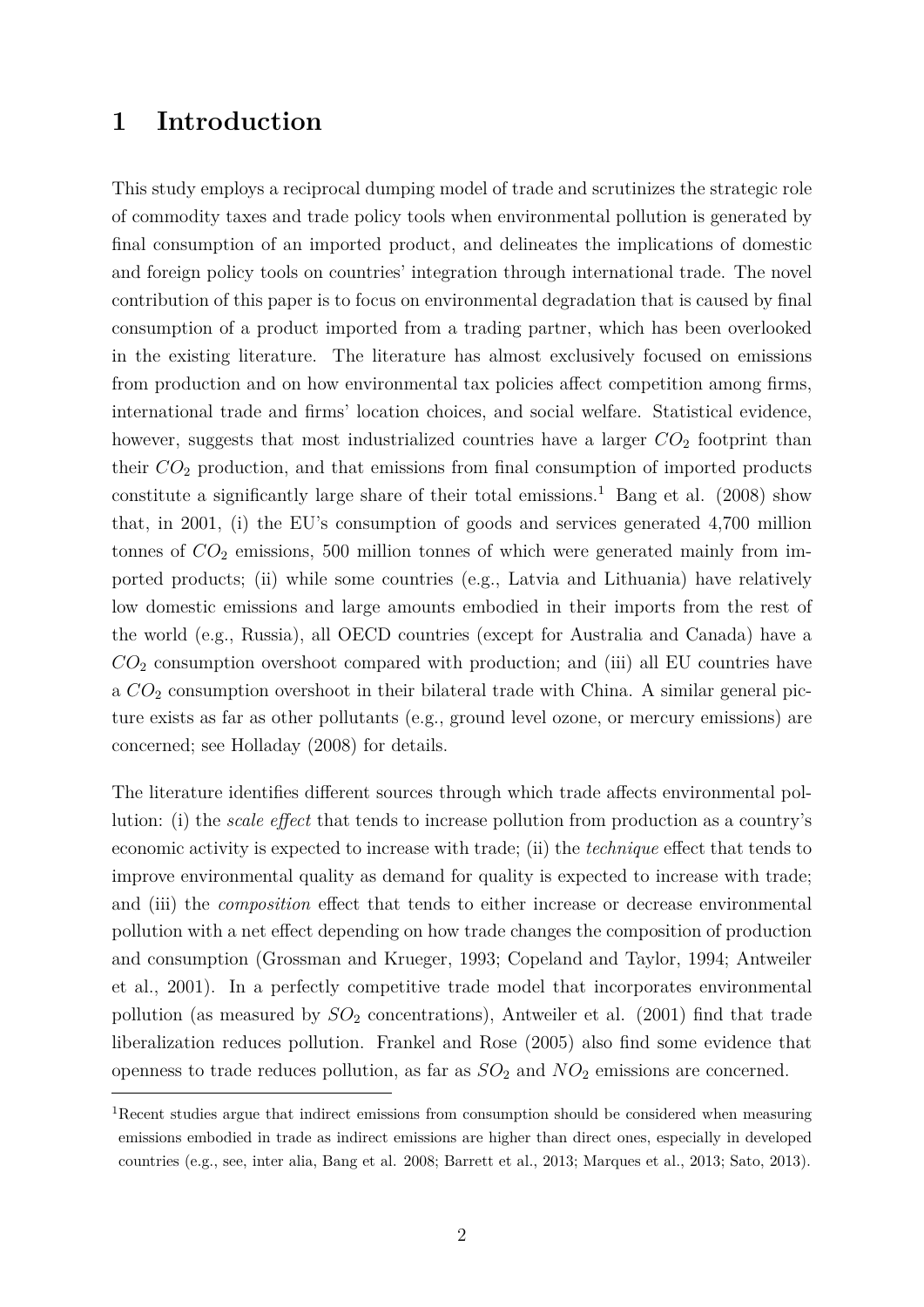Following the seminal paper by Brander and Spencer (1984; 1985), a number of studies has applied the strategic trade policy analysis to the strategic environmental policy debate. In general, such studies employ oligopoly models of trade to examine the implications of unilateral environmental policies and show that non-cooperative Nash policies may lead to *environmental dumping* such that countries adopt laxer environmental policies. They may impose environmental taxes that are less than Pigouvian taxes (that is, the marginal tax rate is less than the marginal environmental damage), and such environmental taxes, together with import tariffs (e.g., as in Tanguay, 2001), may lead to a *race to the bottom* (in terms of environmental standards) and thus, welfare may deteriorate with trade liberalization.<sup>2</sup> That said, Barrett (1994) indicates that the industry structure is also important, that is, if the industry is characterized by Bertrand oligopoly (price competition), rather than Cournot oligopoly (quantity competition), then the results are reversed, such that the unilaterally optimal environmental taxes are larger than the Pigouvian taxes. Moreover, the demand elasticity and the shape of the damage function are crucial in terms of welfare results.

The strategic use of tariffs and subsidies can be deemed to be rationalizable in oligopolistic markets. Countries, however, lose their degree of freedom in using such trade policy tools with their free trade agreements. Similarly, the strategic use of environmental policy instruments (if successfully enforced) may be effective when production is the main source of pollution, but they may not be applicable when consumption is considered to be the main source of pollution.<sup>3</sup> As internationally traded commodities are taxed mostly where they are consumed (e.g., see McCracken and Stähler, 2010; McCracken, 2015), and as countries can freely set their commodity taxes, when consumption is the main source of externality, commodity taxes can be used strategically (just like the strategic use of trade policy tools) even in the case of a free trade agreement. The strategic role of commodity taxes as environmental instruments when consumption of an imported product generates pollution and the implications of the strategic use of this policy instrument on countries' integration through international trade have not yet received much attention in the literature.<sup>4</sup> This study, thus, would like to make progress on this. In a simple intra-

<sup>2</sup>Eliminating trade policy tools and using environmental taxes (e.g., as in Walz and Wellisch, 1997; or as in Burquet and Sempere, 2003), or allowing for R&D investments by firms responding to environmental standards (e.g., as in Ulph, 1996), however, may reduce incentives to adopt laxer environmental standards, and welfare may improve with trade liberalization.

<sup>&</sup>lt;sup>3</sup>While different explanations may be offered, an obvious justification is the observation that environmental taxes are not used to discriminate products according to the source country.

<sup>4</sup>Considering consumption of a product that creates pollution, Copeland and Taylor (1995) show that the optimal policy will be a consumption tax that equals the marginal environmental damage, and that trade improves welfare especially if there exists a perfectly costless institutional structure with well intentions. Though it is worth noting that their analysis focuses on a competitive framework.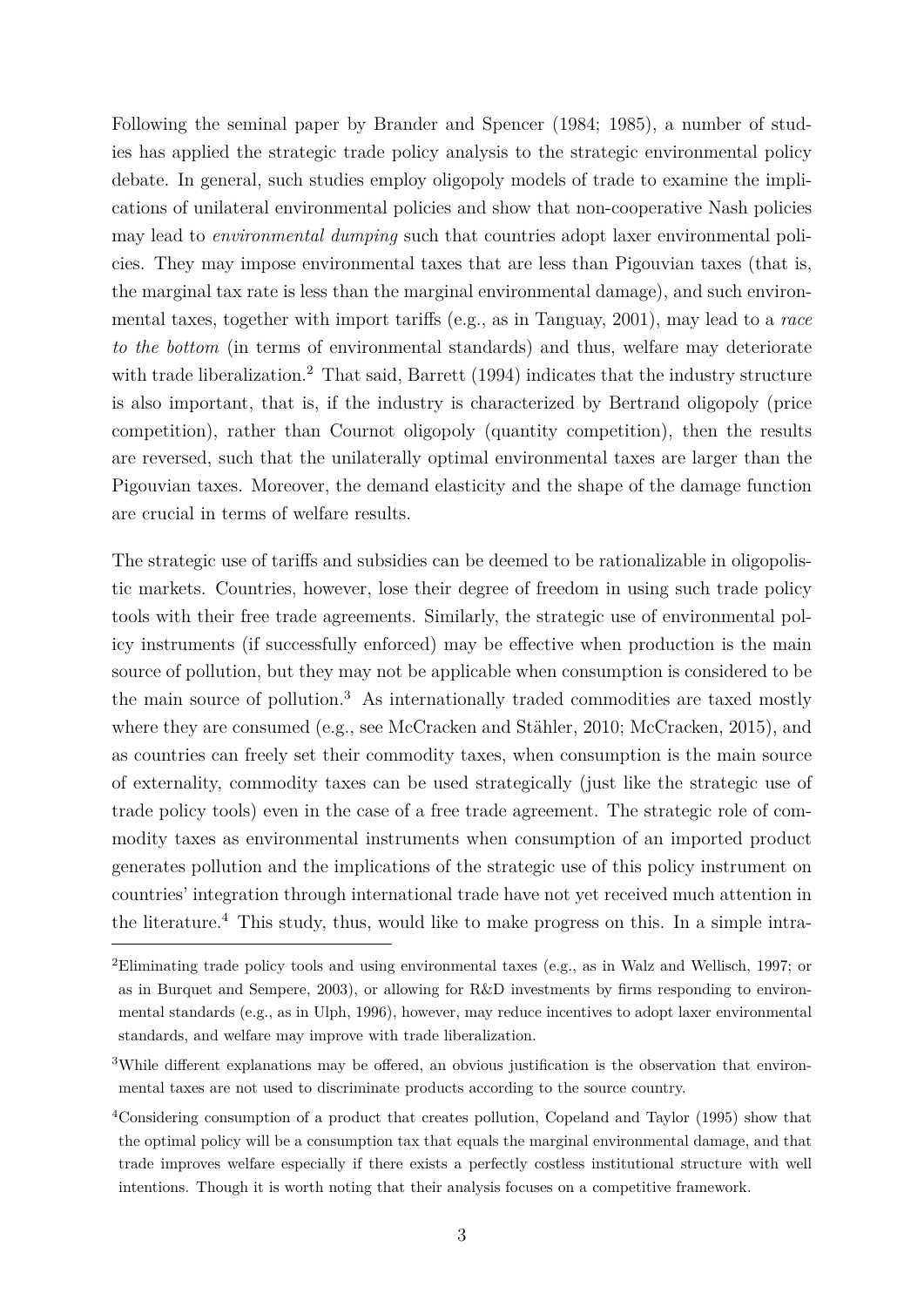industry trade model with imperfect competition, this study scrutinizes the strategic role of trade and commodity taxes as environmental instruments and demonstrates that the externality generated by consumption of an imported good, as measured by countries' marginal disutility from pollution, can have detrimental effects on countries' economic integration. Our results suggest that while a substantially large marginal disutility from pollution can interrupt bilateral trade and cross-hauling can cease to exist, in the case of a sufficiently small marginal disutility from pollution, both trade and commodity taxes are deemed necessary so as to effectively address pollution. The tax rates, however, are less than Pigouvian taxes due to Cournot competition. For sufficiently small values of the marginal disutility from pollution, the country claiming responsibility for pollution prefers commodity taxes over import tariffs, and compared to the case of trade policies, free trade can be maintained for larger values of the marginal disutility from pollution when commodity taxes are used strategically as environmental instruments.

The remainder of the paper is organized as follows. Section 2 introduces the model, and scrutinizes the welfare implications of imposing import tariffs when consumption of an imported product generates pollution. Section 3 looks at consumption-generated pollution under free trade, and discusses the welfare implications. Section 4 analyzes the implications of the use of commodity taxes as environmental instruments, and compares the results with those discussed in Sections 2 and 3. Section 5 offers some concluding remarks. For convenience, most of the proofs and technical details have been relegated to the Appendix.

### **2 The model**

Following the seminal paper by Brander and Krugman (1983), we employ a simple model of intra-industry trade, and examine the nexus between trade and the environment. We consider two countries, Home and Foreign, which are identical with respect to consumers' preferences and market size, and two firms (one in each country), which are identical with respect to production technology and costs, and which produce a homogeneous good with zero marginal cost and compete by quantities against each other in both countries. The inverse demand function in country *i* is given by  $p_i = a - bQ_i$ ,  $i = \{h, f\}$ , where *h* and *f* stand for Home and Foreign, respectively; *p<sup>i</sup>* is the price of the homogeneous good in country *i*; *a* and *b* denote market size and the slope of the inverse demand function, respectively; and  $Q_i = x_i + y_i$  is the aggregate output in country *i*, such that  $y_i$  is the local production in country  $i$  and  $x_i$  is country  $i$ 's imports from the other country. Markets are segmented such that each firm considers each country as a separate market.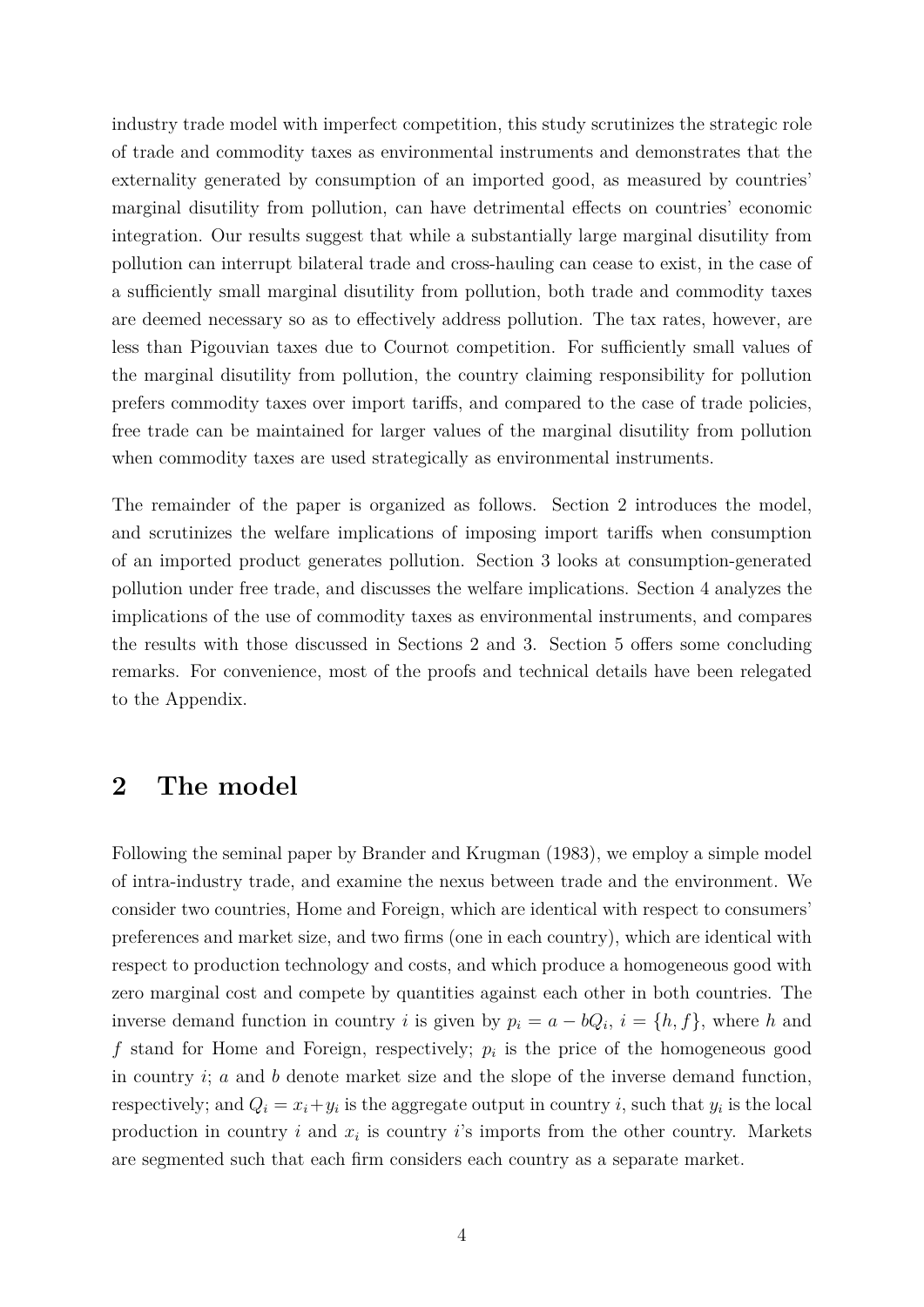In this section, we focus on the case of no free trade agreement between the two countries, and thus trade may be subject to tariffs. Without loss of generality, we assume away transport costs of exporting/importing throughout the analysis. We consider a simple, two-stage, non-cooperative game. In the first stage, the governments decide on their import tariffs that maximize their local welfare. Let  $t_h$  and  $t_f$  denote the tariff rates imposed by Home and Foreign, respectively. In the second stage, given the tariff rates, the firms compete against each other by quantities in both countries, such that each firm simultaneously, and non-cooperatively, decides on the outputs that maximize profits in both markets. Firm *i* that locates in country *i* and exports to country *j*,  $i, j = \{h, f\}, i \neq j$ *j*, will earn aggregate profits, denoted  $\pi_i$ , that is the sum of the profits from the domestic and the foreign market. We solve the game backwards such that we start from the second stage (the Cournot game between the two firms) and search for the subgame perfect Nash equilibrium. The maximization problem of firm *i* is

$$
\max_{\{x_j \ge 0, y_i \ge 0\}} \pi_i = p_i y_i + (p_j - t_j)x_j; \ \ i, j = \{h, f\}, i \ne j.
$$

From the first-order conditions, we find that the (optimal) outputs supplied to country *i* by (from country *i*'s perspective) the foreign firm and the domestic firm are, respectively,

$$
x_i = \begin{cases} (a - 2t_i)/3b & \text{if } 0 \le t_i < a/2\\ 0 & \text{if } t_i \ge a/2 \end{cases}
$$
 (1a)

$$
y_i = \frac{a + t_i}{3b}, \qquad \text{where } i = \{h, f\}. \tag{1b}
$$

Using the expressions for the optimal outputs, given by equation (1), we can derive the aggregate profits for each firm such that

$$
\pi_i = \underbrace{by_i^2}_{\text{Profits from}} + \underbrace{bx_j^2}_{\text{Profits from}}; \quad i, j = \{h, f\}, i \neq j,
$$
\n
$$
(2)
$$

where  $x$  and  $y$  are given by equation  $(1)$ . In the first stage of the game, each government unilaterally decides on its import tariff rate that maximizes its local welfare, which we will refer to as *Nash (non-cooperative) trade policies*. Country *i*'s welfare can be expressed as the sum of the domestic firm's profits (from both local sales and exports)  $\pi_i$ , consumer surplus  $b(x_i + y_i)^2/2$ , tariff revenues  $t_i x_i$ , and disutility from environmental pollution.

To simplify the analysis and to focus on pollution triggered by a country's consumption of a good imported from a foreign country, we assume that (i) Home's consumption of the good produced in Foreign is the only source of pollution; (ii) pollution depends linearly on the level of Home's imports and is perceived by consumers as exogenous such that consumers do not take into account environmental damage their consumption of the imported good might have caused; and (iii) Home takes full responsibility of such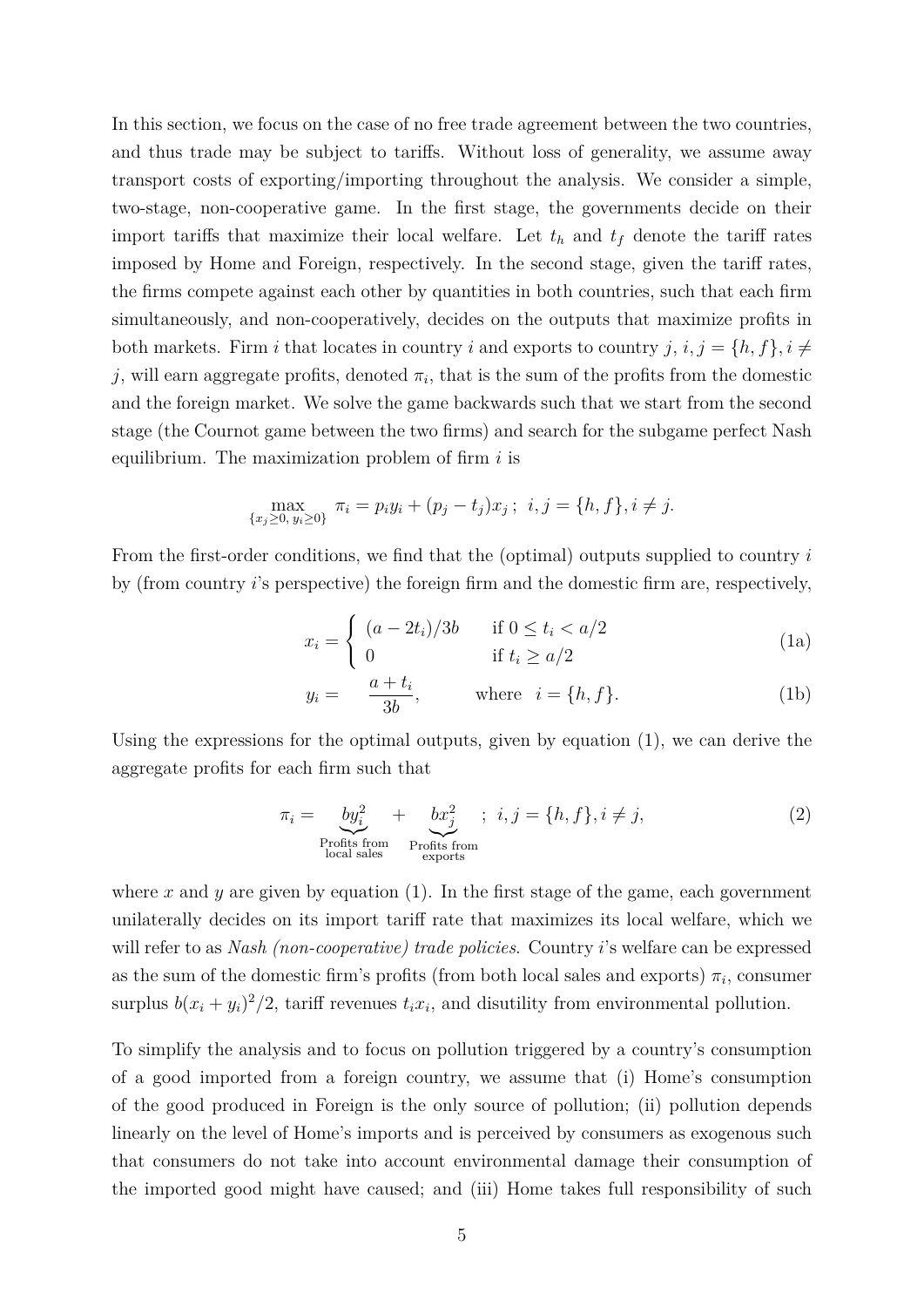pollution, and there is constant marginal disutility from pollution, denoted by  $\delta$ , such that Home's local welfare decreases by  $\delta x_h$ ,  $\delta > 0$ ; and finally (iv) Foreign does not claim responsibility for any activity that might have caused pollution. To summarize, Home and Foreign choose their unilateral tariff rates  $t_h$  and  $t_f$  to maximize, respectively,

$$
W_h^t = \pi_h + \frac{b(x_h + y_h)^2}{2} + (t_h - \delta)x_h,
$$
\n(3a)

$$
W_f^t = \pi_f + \frac{b(x_f + y_f)^2}{2} + t_f x_f,
$$
\n(3b)

where the optimal outputs,  $x_i$  and  $y_i$ , and the maximized profits,  $\pi_i$ ,  $i = \{h, f\}$ , are given by equations  $(1)$  and  $(2)$ , respectively, and where superscript  $t$  denotes the case that the two countries adopt Nash trade policies. Differentiating  $W<sub>h</sub><sup>t</sup>$  and  $W<sub>f</sub><sup>t</sup>$ , given by equation (3), w.r.t.  $t_h$  and  $t_f$ , respectively, and setting the results equal to zero (i.e.,  $\partial W_i^t(\mathbf{t})/\partial t_i = 0$ ,  $i = \{h, f\}$  and solving for  $t_h$  and  $t_f$  yield the welfare-maximizing tariff rates such that <sup>5</sup>

$$
t_h^* = t_f^* + \frac{2}{3}\delta = \underbrace{\frac{a}{3}}_{\substack{0 \text{ptimal tariff} \\ (\text{no disutility})}} + \underbrace{\frac{2}{3}\delta}_{\substack{Povironmental} \\ \text{protection}}.
$$
\n(4)

As is clear from equation (4), in the presence of consumption-generated pollution, Home's optimal tariff rate exceeds Foreign's tariff rate.

**Proposition 1** *When countries adopt Nash trade policies, and when the only source of pollution is consumption of the good imported from a trading partner, the country that claims responsibility for pollution attempts to internalize the externality by increasing the tariff rate above the optimal level that would maximize local welfare had there been no consumption-generated pollution, although the increase in the per-unit tariff rate is less than the marginal disutility from pollution.*

The following remarks are in order. For any given Foreign tariff rate, increasing the tariff rate in Home (within the relevant range  $t<sub>h</sub><sup>*</sup> < a/2$  as is given by equation (1a)) increases the local firm's aggregate profits by increasing its domestic market share. Aggregate consumption in Home, however, decreases as the decrease in imports is more than the increase in local sales, and thus consumer surplus decreases. Although increasing the tariff rate in Home decreases imports, and thus pollution decreases (and so does disutility from environmental degradation), tariff revenues also decrease, leading Home to compromise and increase the per-unit tariff rate by less than the marginal disutility from pollution. The implicit assumption here is that cross-hauling exists, that is, the marginal disutility

<sup>&</sup>lt;sup>5</sup>Note that  $D_t^2 W^t(\mathbf{t})$  is negative definite implying that the objective function is strictly concave, that is, the sufficient condition for a unique maximum,  $\mathbf{t}^* = \text{argmax } W^t(\mathbf{t})$ , is fulfilled.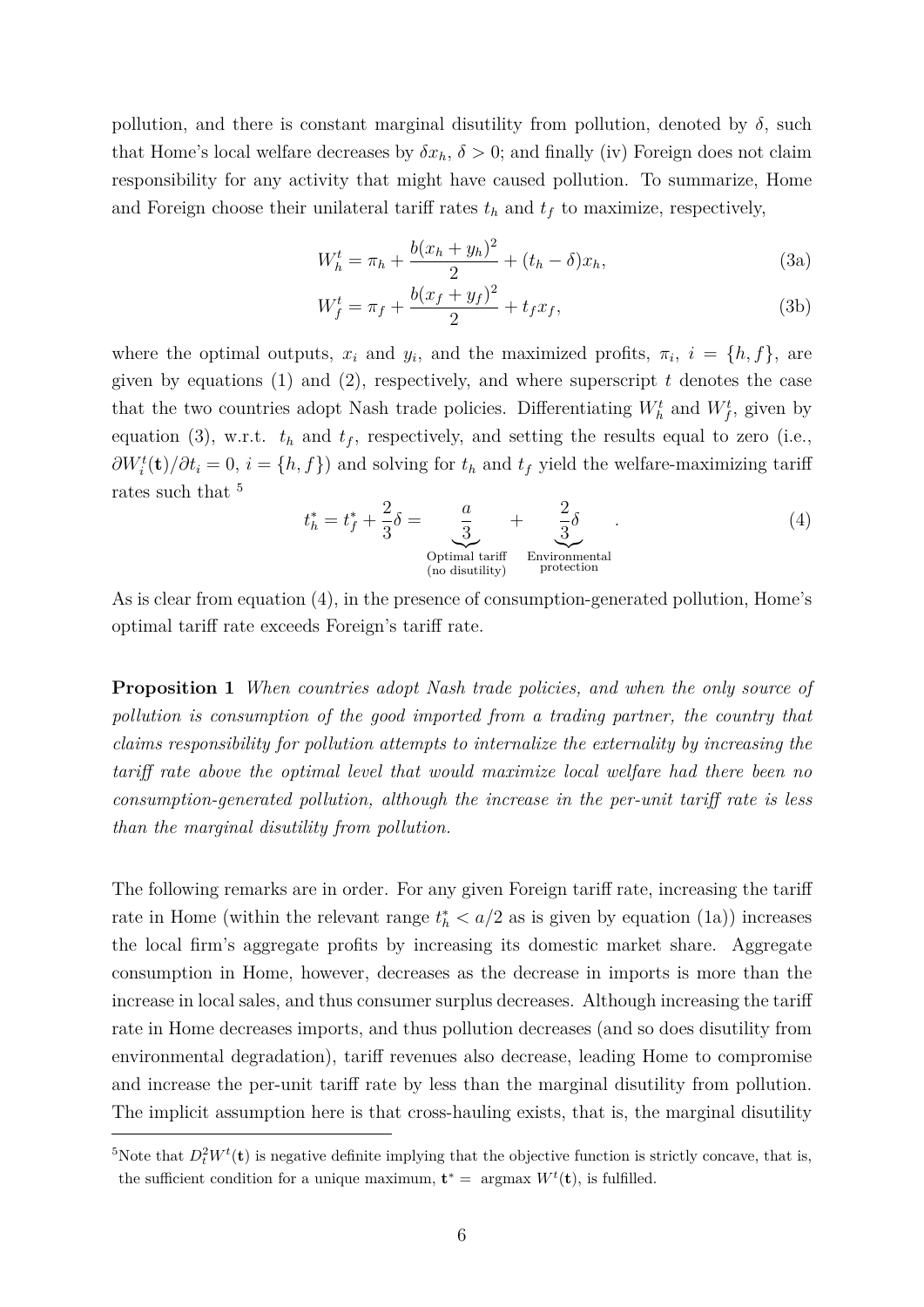from pollution is sufficiently small  $(\delta < a/4)$  such that the tariff rate maximizing Home's welfare is still less than the prohibitive tariff rate (i.e.,  $(a + 2\delta)/3 < a/2$ ).

**Lemma 1** *An increase in the marginal disutility from pollution interrupts trade such that cross-hauling will cease to exist, and there will be only one-way trade.*

A sufficiently large marginal disutility from pollution (i.e., *δ > a/*4) leads Home to impose a tariff above the prohibitive rate, in which case exporting is not profitable for the firm located in Foreign, while exporting to Foreign will still be profitable for the firm located in Home. In the next section, we scrutinize the question whether a free trade agreement between Home and Foreign would improve welfare, and under which circumstances both countries would have an incentive to engage in free trade.

### **3 Consumption-generated pollution under free trade**

In this section, we first look at the case of autarky in both countries such that firms have monopoly power in their respective domestic markets. In such a situation, each firm is active only in the domestic market, produces at the monopoly level for this market (i.e.,  $x_i = 0$ , and  $y_i = a/2b$ ,  $i = \{h, f\}$ , and earns monopoly profits (i.e.,  $\pi_i = b(a/2b)^2$ ,  $i = \{h, f\}$ ). There is no trade, and thus no tariff revenue in either country, nor is there environmental pollution for which Home has to claim responsibility. Using equation (3), it is straightforward to show that  $W_i^{*a} = 3a^2/8b$ ,  $i = \{h, f\}$ , provided Foreign does not take into account potential pollution from its local production/consumption activities. Note that superscript *a* stands for autarky.

In case of a free trade agreement between these two countries (moving from autarky), market competition increases, decreasing the two firms' market share in their respective domestic markets (moving from monopoly to international duopoly), while each firm shares the market across borders such that  $x_i = y_i = a/3b$ ,  $i = \{h, f\}$ . This implies an increase in each firm's aggregate profits, and an increase in total consumption in each country. Welfare would improve in both countries when moving from autarky to free trade had there been no pollution such that  $W_i^{*ft}$  $i^{*f}( \delta = 0 ) = 4a^2/9b > W_i^{*a} = 3a^2/8b, i = \{h, f\},\$ where superscript  $ft$  stands for free trade. In case of pollution from consumption of an imported good, however, this result does not hold as welfare decreases due to disutility from pollution, especially in the country (Home) that claims responsibility such that

$$
W_h^{*ft} = \underbrace{\left(\frac{4a^2}{9b}\right)}_{\text{Welfare}} - \underbrace{\delta\left(\frac{a}{3b}\right)}_{\text{Disutility}}.
$$
\n(5)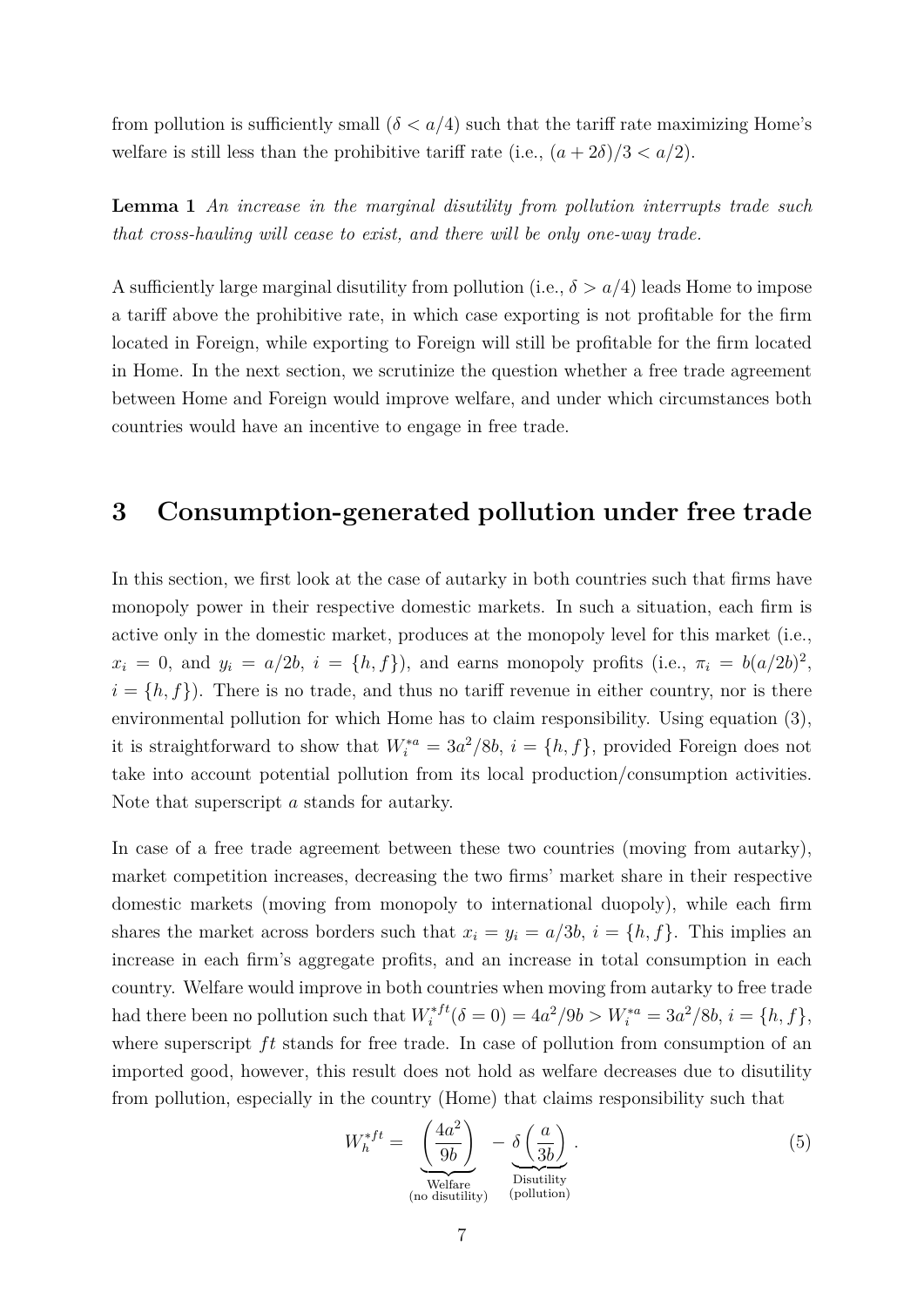Comparing equation (5) with autarky welfare immediately leads to

**Proposition 2** *The country claiming responsibility for pollution will have no unilateral incentive to move from autarky to free trade if its consumption of the imported good generates pollution, and if the marginal disutility from pollution is sufficiently large.*

Free trade decreases local sales and increases imports (which increase pollution from consumption). Although free trade increases both total consumption in a given country and the aggregate profits of a given firm, with which welfare increases, a sufficiently large marginal disutility from pollution (i.e.,  $\delta > 5a/24$ ) leads welfare to decrease by more than gains from free trade. Note that free trade does not leave any room for a trade policy that could internalize the negative externality of consuming the imported good. As for the country that is not concerned about pollution (Foreign), moving from autarky to free trade always improves welfare. In the case that Home does not allow for imports from Foreign (i.e.,  $\delta > 5a/24$ ), Foreign will be better off by opening its market to trade and by imposing an import tariff (as compared to autarky and to the case it allows Home to export to its market freely). The intuition is that, in the case of one-way trade (from Home to Foreign), imposing a tariff not only generates additional revenues, but also increases the domestic firm's market share (as compared to the case of oneway free trade). There exists an optimal import tariff rate  $(t_f = a/3)$  at which welfare is maximized such that the decrease in welfare due to a decrease in total consumption (with an import tariff) is overcompensated by the increase in welfare due to an increase in the domestic firm's profits and in tariff revenues. Also, as compared to autarky, Home will be better off in such a situation, because there will be no change in consumption, nor will there be disutility from pollution generated by consumption of the imported good, yet it will export to Foreign, which will increase the local firm's profits. It is now clear that the size of the marginal disutility from pollution generated by consumption of the imported good may lead to different equilibrium trade regimes:

**Proposition 3** *A sufficiently large marginal disutility from pollution (i.e.,*  $\delta > a/4$ ) *leads to one-way trade (from Home to Foreign) that is subject to an import tariff imposed by Foreign. If, however, the marginal disutility from pollution takes some intermediate values (i.e.,*  $a/6 < \delta < a/4$ ), then the two countries engage in bilateral trade and adopt *Nash trade policies. Free trade can be maintained only if the marginal disutility from pollution is sufficiently small (i.e.,*  $\delta < a/6$ ).

**Proof.** See Appendix A.1. ■

Following Proposition 3, one empirical prediction of the model could be that one-way trade among some countries may be explained by asymmetric perceptions over pollution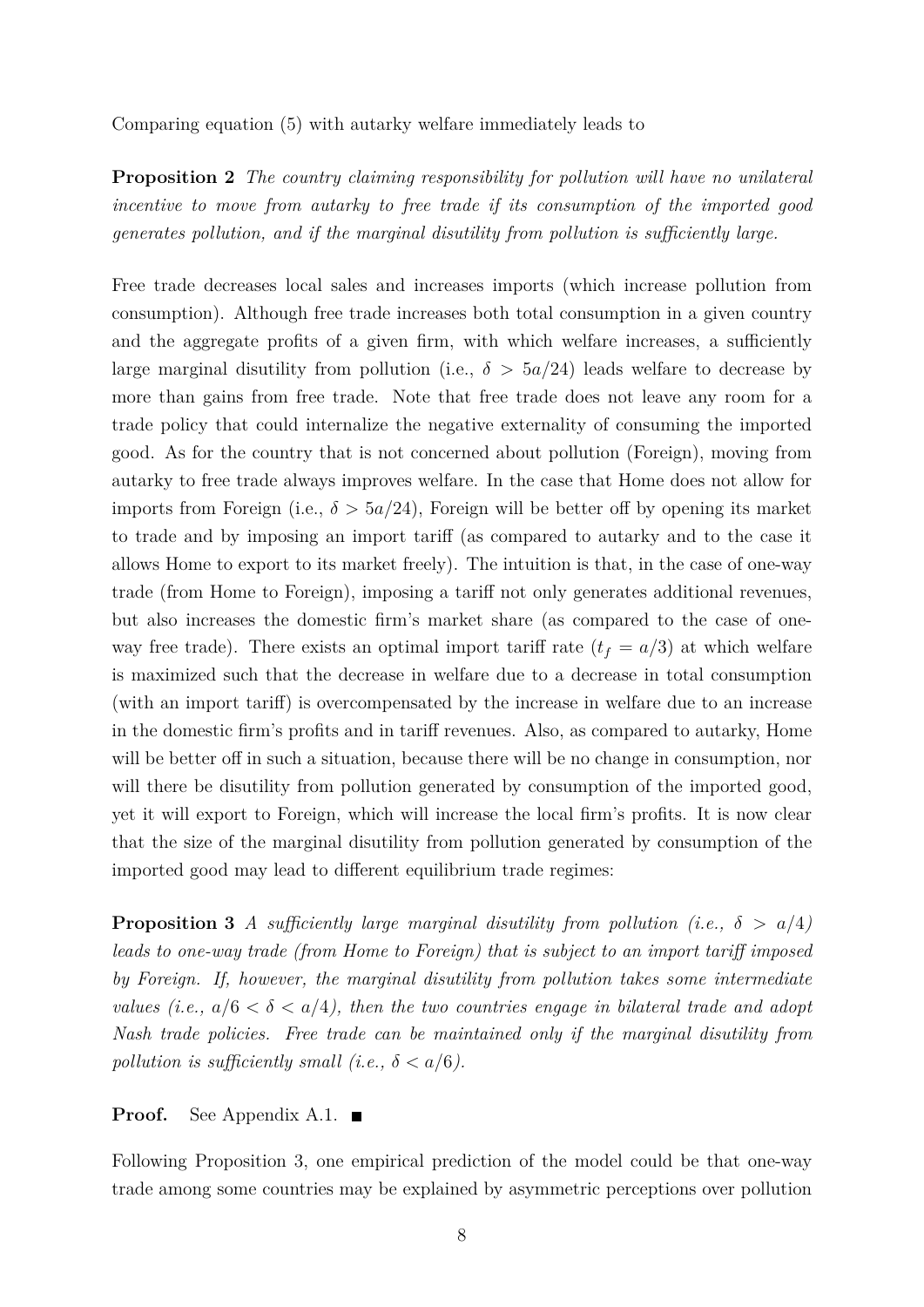from consumption of a traded good, and that the size of the marginal disutility from pollution (or rather, the level of responsibility taken by the country triggering pollution due to meeting some of its local demand by imports) may be at a level that may hinder international trade. Moreover, Nash trade policies become important in the presence of pollution, as they may be used not only to generate tariff revenues, to increase the domestic firm's market share, and to correct domestic distortions, but also to restrict imports so as to decrease pollution generated by consumption of the imported good. That said, attempts to produce goods such that consumption generates less pollution may be argued not only to contribute to reduce environmental pollution, but also to increase the volumes of trade and gains from trade.

### **4 Commodity taxes as environmental instruments**

In this section, we turn our attention to domestic policies, especially in case of free trade. Hence, we scrutinize commodity taxes employed as environmental instruments in the absence of environmental taxes. As commodity taxes are non-discriminatory, and apply to both domestic consumption and consumption of imports, we assume away environmental (consumption) taxes that may discriminate products according to the source country. As in the preceding sections, we consider a two-stage non-cooperative game between firms, and between governments, and solve the game backwards for the subgame perfect Nash equilibrium. In the first stage, governments now decide on their commodity taxes that maximize their local welfare. We denote by  $\tau_h$  and  $\tau_f$ , commodity taxes imposed by Home and Foreign, respectively. Firms take commodity taxes as given, and decide on their outputs (both for the domestic and the foreign market) that maximize the profits in both markets. Once again, let  $\pi_i$  denote the aggregate profits (the sum of the profits from the domestic and the foreign market) of the firm that locates in country *i* and exports to country  $j, i, j = \{h, f\}, i \neq j$ . The maximization problem of the firms is now

$$
\max_{\{x_j \ge 0, y_i \ge 0\}} \pi_i = (p_i - \tau_i)y_i + (p_j - \tau_j)x_j; \ \ i, j = \{h, f\}, i \ne j.
$$

From the first-order conditions, we find that the (optimal) outputs supplied to country *i* by (from country *i*'s perspective) the domestic firm and the foreign firm are, respectively,

$$
y_i = x_i = \begin{cases} (a - \tau_i)/3b & \text{if } 0 \le \tau_i < a \\ 0 & \text{if } \tau_i \ge a \end{cases} ; i = \{h, f\}. \tag{6}
$$

Using the expressions for the optimal outputs, given by equation (6), we can derive the aggregate profits for each firm as in equation (2), where *x* and *y* are now given by equation (6). In the first-stage of the game, each government unilaterally decides on the commodity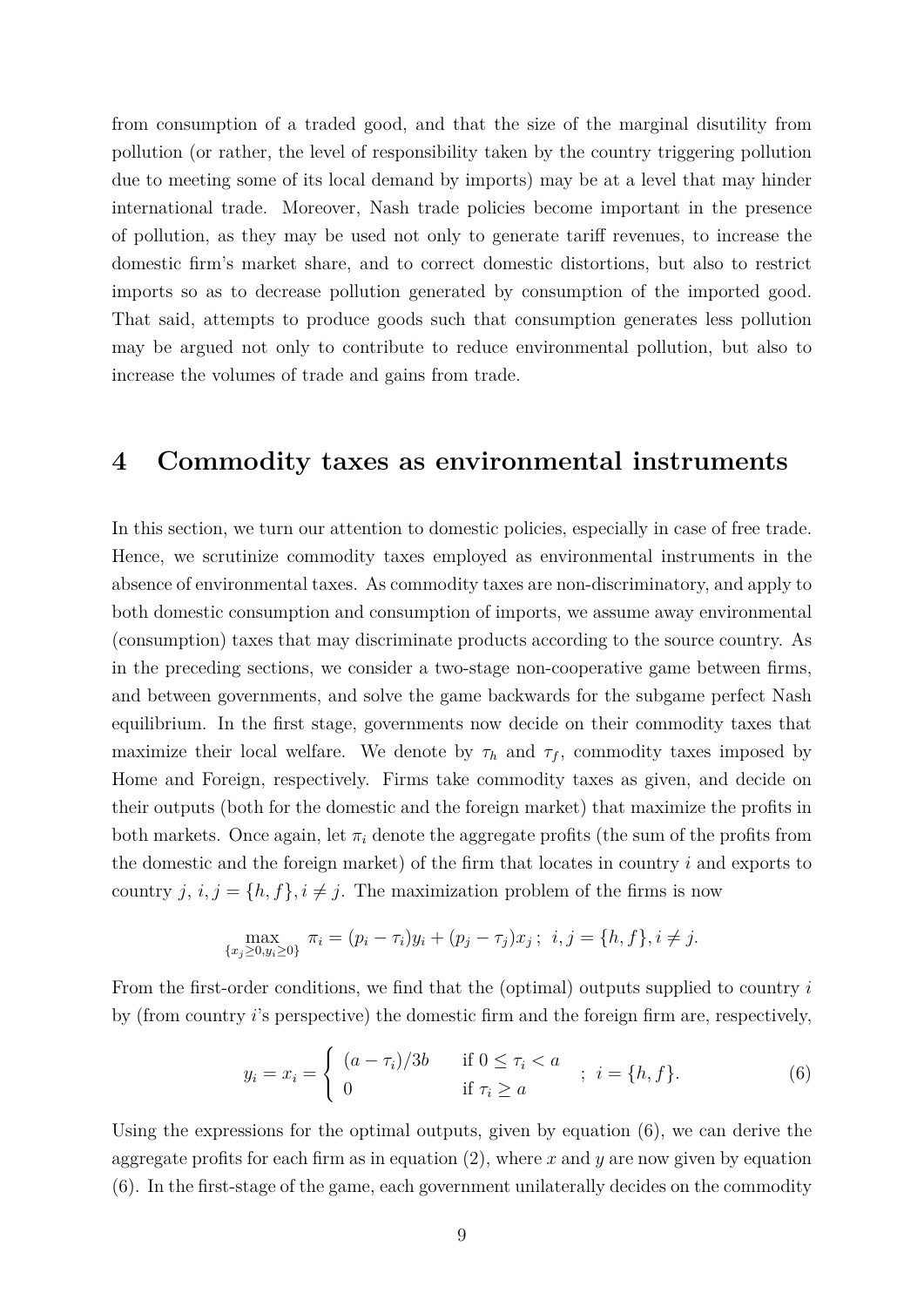tax rate that maximizes its local welfare, which we refer to as *Nash (non-cooperative) domestic policies*. As in the preceding sections, country *i*'s welfare can expressed as the sum of the domestic firm's aggregate profits  $\pi_i$ , given by equation (2), consumer surplus  $b(x_i + y_i)^2/2$ , where  $y_i$  and  $x_i$  are given by equation (6), and tax revenues,  $\tau_i(x_i + y_i)$ . In addition, Home takes into account disutility from environmental pollution. Home and Foreign choose the tax rates  $\tau_h$  and  $\tau_f$  to maximize, respectively,

$$
W_h^{\tau} = \pi_h + \frac{b(x_h + y_h)^2}{2} + \tau_h(x_h + y_h) - \delta x_h,
$$
 (7a)

$$
W_f^{\tau} = \pi_f + \frac{b(x_f + y_f)^2}{2} + \tau_f(x_f + y_f),
$$
\n(7b)

where superscript  $\tau$  denotes the case that the two countries adopt Nash domestic policies (commodity taxes). Differentiating  $W_h^{\tau}$  and  $W_f^{\tau}$ , given by equation (7), w.r.t.  $\tau_h$  and  $\tau_f$ , respectively, and setting the results equal to zero (i.e.,  $\partial W_i^{\tau}(\tau)/\partial \tau_i = 0, i = \{h, f\}$ ), and solving for  $\tau_h$  and  $\tau_f$  yield the welfare-maximizing commodity tax rates such that <sup>6</sup>

$$
\underbrace{\tau_h^* = \frac{\delta}{2}}_{\text{Environmental}} > \underbrace{\tau_f^* = 0}_{\text{Optimal tax}} , \quad \text{for any } \delta > 0. \tag{8}
$$
\n
$$
\underbrace{\text{Environmental}}_{\text{protection}}
$$

As is clear from equation (8), if there is no pollution from consumption of the imported good (i.e., if  $\delta = 0$ ), or if a country does not claim any responsibility for pollution (as in Foreign), then the optimal (non-discriminatory) commodity tax rate is equal to zero. The reason is that, for any given commodity tax rate imposed by the other country, increasing the tax rate (imposing a positive tax rate) generates positive tax revenues for the government, with which local welfare increases. That said, a positive commodity tax increases the market price and decreases local consumption, and both consumer surplus and the domestic firm's profits from local sales decrease, with which local welfare decreases. These effects of a positive commodity tax, however, cancel out each other (the profit-shifting incentive and the incentive for domestic correction eliminate each other) especially in the case of a linear inverse demand function. If, however, consumption of the imported good triggers pollution and the importing country takes full responsibility of such pollution - if  $\delta > 0$  - (as in Home), then there is an additional incentive to impose a positive commodity tax rate, which is the incentive for environmental correction that attempts to internalize negative consumption externality.

**Proposition 4** *When countries adopt only Nash domestic policies (commodity taxes), and when the only source of pollution is consumption of the good imported from a trading partner, the country that claims responsibility for pollution attempts to internalize the*

<sup>&</sup>lt;sup>6</sup>Note that  $D_\tau^2 W^\tau(\tau)$  is negative definite implying that the objective function is strictly concave, that is, the sufficient condition for a unique maximum,  $\tau^* = \text{argmax } W^{\tau}(\tau)$ , is fulfilled.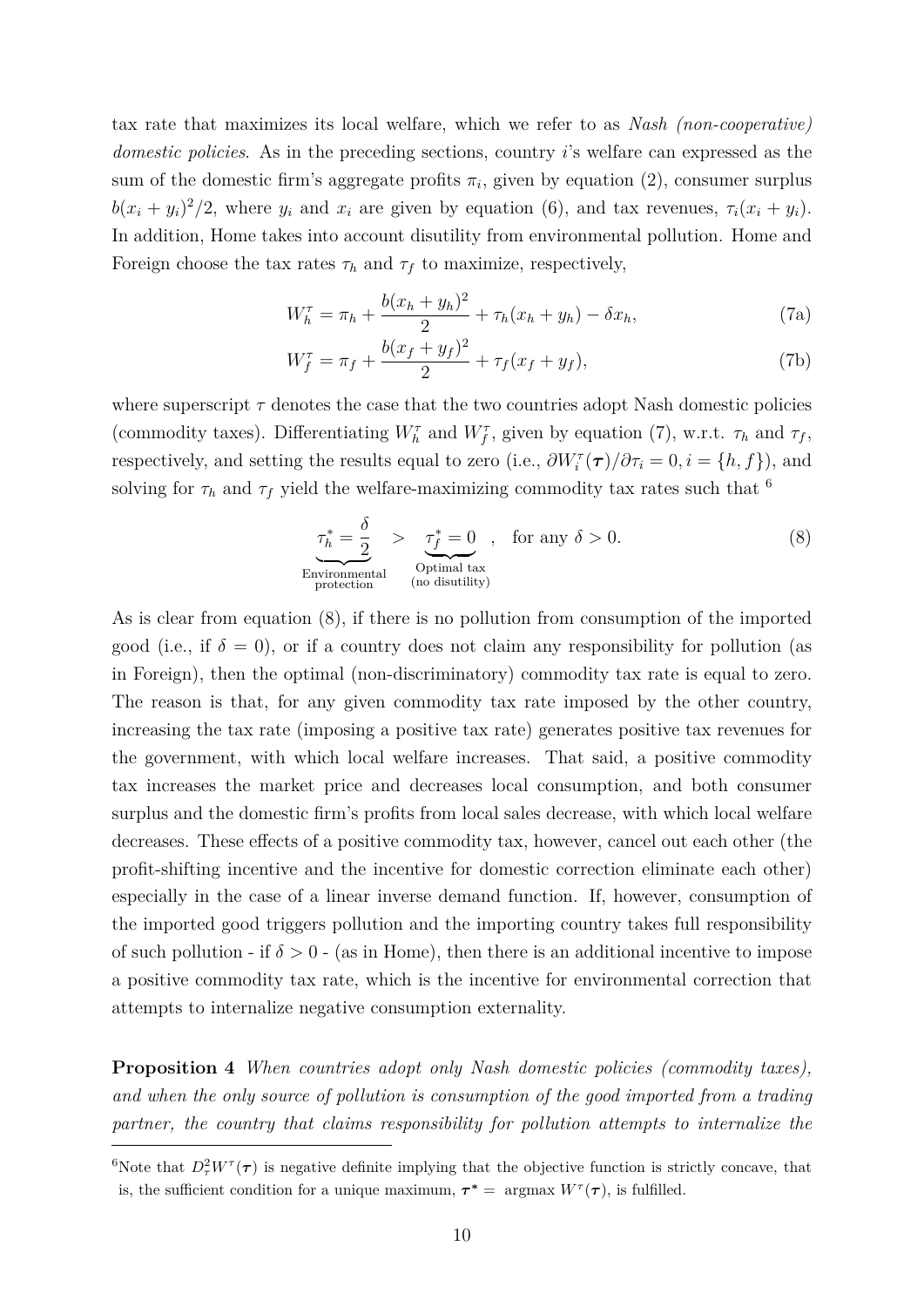*externality by imposing a positive commodity tax rate, which would not be optimal had there been no consumption-generated pollution. The optimal tax rate is, however, less than the marginal disutility from pollution.*

Note that in both Nash trade and domestic policies (import tariffs and commodity taxes), the incentive for domestic correction of distortions is present. Using Nash trade policies, governments shift profits not only from foreign firms to their treasury via tariff revenues, but also from foreign firms to domestic firms, which is mainly due to Cournot competition. Using Nash domestic policies, however, the domestic country shifts profits from both the domestic and foreign firms to its treasury via tax revenues (provided the policy tool is nondiscriminatory), that is, consumption of both the locally-produced and the imported good decreases, only the latter of which, however, increases welfare via decreasing disutility from pollution in addition to positive tax revenues.

We can compute the maximized welfare levels,  $W_h^{*\tau}$  and  $W_f^{*\tau}$ , by substituting the optimal commodity tax rates, given by equation (8), back into the welfare expressions, given by equation (7). Comparing  $W_h^{*ft}$  $h_h^{*ft}$ , given by equation (5), and  $W_h^{*r}$ , we can show that the optimal commodity tax rate imposed by Home decreases pollution by decreasing consumption and increases local welfare above the level that would have been maintained had there been free trade and no commodity taxes imposed  $(W_h^{*\tau} \geq W_h^{*f}$  $h^{*ft}$  for any  $\delta$  :  $\delta \geq 0 \mid W^* \in \mathbb{R}^2_+$ ) such that

$$
W_h^{*\tau} = \underbrace{W_h^{*ft}}_{\text{Welfare under}} + \underbrace{\left(\frac{\delta^2}{12b}\right)}_{\text{Gains from}}.
$$
\n(9)

It is straightforward to show that commodity taxes imposed by Home decreases welfare in Foreign and that if the marginal disutility from pollution is sufficiently large (i.e.,  $\delta$  > 2*a*), then Home's optimal tax rate exceeds the prohibitive tax rate (see equation (6)), in which case consumption ceases to exist in Home, while there will be one-way trade (from Home to Foreign). In such a situation, autarky stands out as the safe resort. Proposition 2 has shown that the country that triggers pollution by its consumption of the imported good will have no unilateral incentive to move from autarky to free trade if it claims full responsibility for pollution, provided the size of the marginal disutility from pollution is sufficiently large such that  $\delta > 5a/24$ . Following Proposition 2 and equation (9), we can show that free trade can be maintained not only when  $\delta \leq 5a/24$  (in which case the country claiming responsibility for consumption-generated pollution imposes a positive commodity tax rate) but also when  $\delta > 5a/24$  such that

**Proposition 5** *Provided that Nash domestic policies are available, (compared to the case of Nash trade policies) free trade can be maintained also for larger values of the marginal*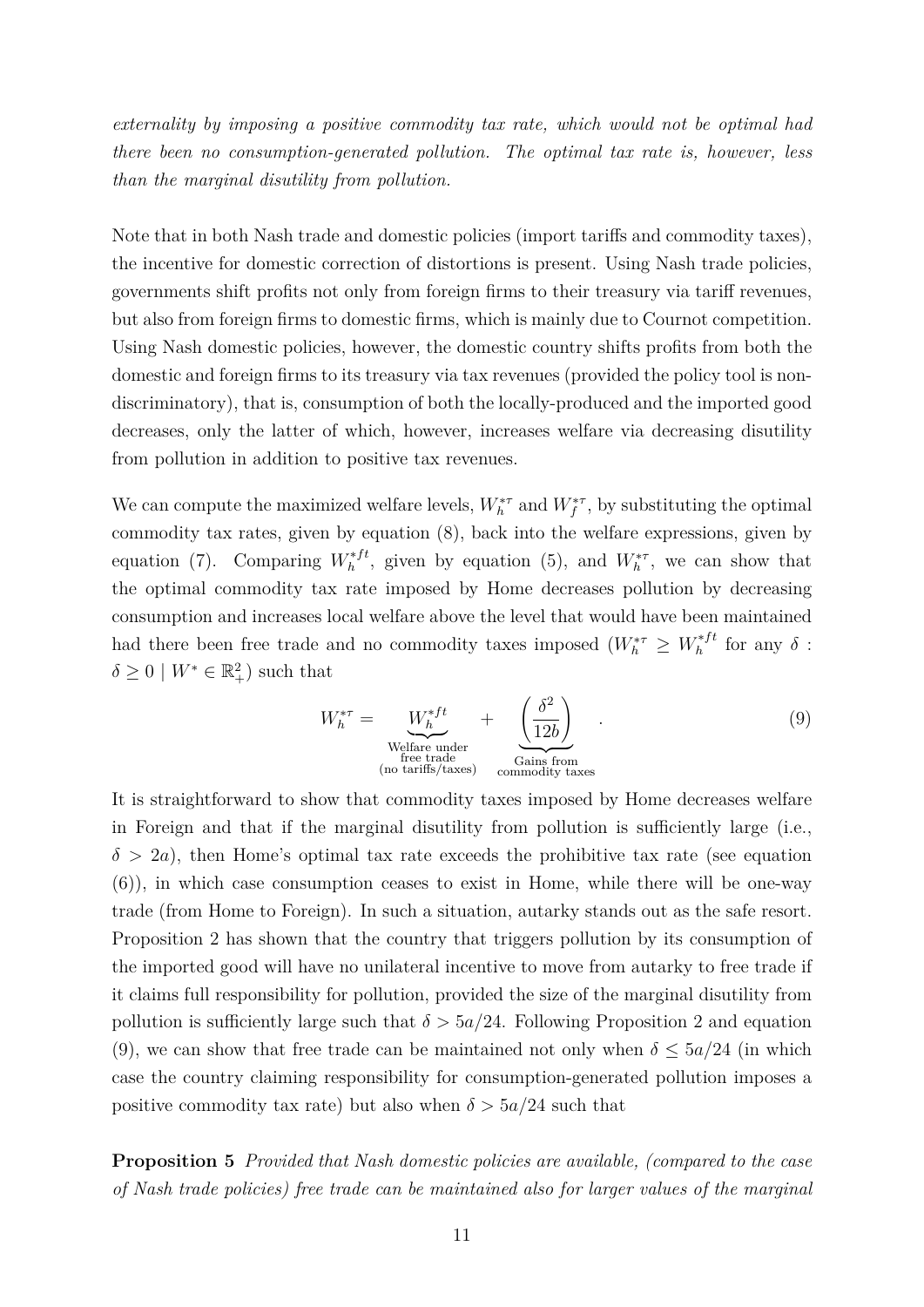*disutility from pollution such that*  $5a/24 < \delta = 2\tau_h^* < \hat{\delta}$  (for which free trade would *not have improved welfare as compared to autarky in the absence of commodity taxes as environmental instruments).*

#### **Proof.** See Appendix A.1 and Appendix A.2. ■

The intuition is as follows. In the case of Nash trade policies, the country claiming full responsibility for pollution (Home) loses its strategic environmental instrument whenever it engages in free trade, whereas in the case of Nash domestic policies, commodity taxes substituting environmental instruments can still be used under free trade. That is, as compared to Nash trade policies (import tariffs), Nash domestic policies (commodity taxes) allow for a wider range of the marginal disutility from pollution, within which free trade yields higher welfare than autarky. Moreover, if we consider the equilibrium trade regime that will be maintained for a given marginal disutility from pollution, Nash trade policies lead to even a smaller range  $(0 < \delta < a/6$ ; see Proposition 3), within which free trade will be the equilibrium trade regime, whereas free trade (with a positive commodity tax imposed by Home) will be maintained under Nash domestic policies whenever  $\delta < \hat{\delta}$ where  $a/6 < \hat{\delta}$ .<sup>7</sup> It is now clear from Propositions 2, 3 and 5 that

**Proposition 6** *For sufficiently small values of the marginal disutility from pollution, the country claiming responsibility for pollution (Home) prefers Nash domestic policies (commodity taxes) over Nash trade policies (import tariffs), whereas for sufficiently high values of the marginal disutility from pollution, this policy preference is reversed.*

#### **Proof.** See Appendix A.2. ■

Although Nash domestic policies increase the range of the marginal disutility from pollution, within which free trade can be maintained in equilibrium, they are less effective for sufficiently high values of the marginal disutility from pollution. If the marginal disutility from pollution is sufficiently small such that free trade can be maintained in equilibrium, imposing a positive commodity tax will not much distort local consumption (as the tax rate will be sufficiently small), while it will effectively decrease pollution via decreasing consumption of the imported good. If, however, the marginal disutility from pollution is sufficiently large such that free trade cannot be maintained in equilibrium, then countries either engage in (one-way or bilateral) trade and impose positive import tariffs under Nash trade policies, or stay in autarky under Nash domestic policies. In such a situation, they will prefer trade under Nash trade policies.

<sup>7</sup>Note that Foreign's welfare under free trade (with a positive commodity tax imposed by Home) is larger than its welfare under autarky, for any  $\delta \leq 0.77$  (see Appendix A.2).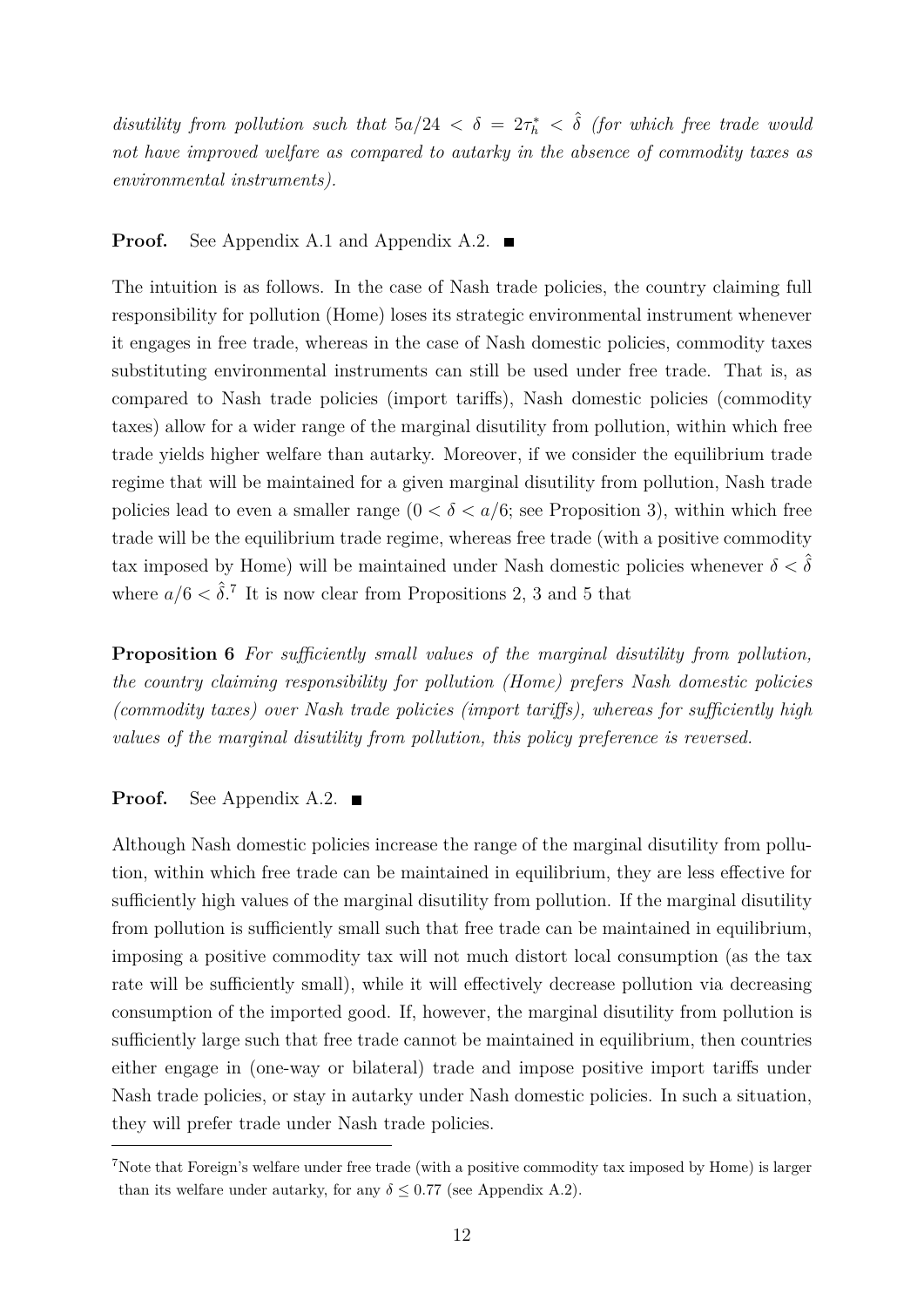### **5 Concluding remarks**

In a simple reciprocal dumping model of trade, this study has scrutinized the strategic role of trade and commodity taxes as environmental instruments. The main contribution of this study is the source of environmental pollution that is consumption of an imported good from a trading partner. Although statistical evidence shows that consumptiongenerated pollution constitutes a significantly large share of most industrialized countries' total emissions, the related literature has almost exclusively taken on board production as the main source of pollution and studied the strategic use of environmental policy instruments. If, however, a country's consumption of an imported good triggers pollution, for which the country claims full responsibility, then environmental taxes may not be used, especially when discriminating products via taxes according to the source country is not applicable. In such a situation, trade and commodity taxes become important and can crucially affect trade patterns, as they can be used not only to generate tax revenues, to increase the domestic firm's market share, and to correct domestic distortions, but also to internalize the negative consumption externality.

According to our results, while a sufficiently large marginal disutility from pollution interrupts bilateral trade, for sufficiently small values of the marginal disutility from pollution, the country claiming responsibility for pollution prefers commodity taxes over import tariffs, and compared to the case of trade policies, free trade can be maintained for larger values of the marginal disutility from pollution when commodity taxes are used strategically as environmental instruments. An implicit assumption of the model is that the countries are allowed to adopt only a single policy instrument at any given time, such that they either impose an import tariff or a non-discriminatory commodity tax. The reason is that in case if they are allowed to use both import tariffs and commodity taxes at the same time, then the optimal solution is such that both countries impose positive import tariffs above the prohibitive rate so as to ensure there is no trade, and they subsidize local consumption (impose negative commodity taxes) such that the first-best is attained with no further insight; see Koska and Stähler (2016) for details.

### **Appendix A**

#### **A.1 Nash Trade Policies and the Equilibrium Trade Regime**

As is already discussed, in the case that the two countries adopt Nash trade policies and there is bilateral trade between these two countries, the optimal outputs,  $x_i$  and  $y_i$ , and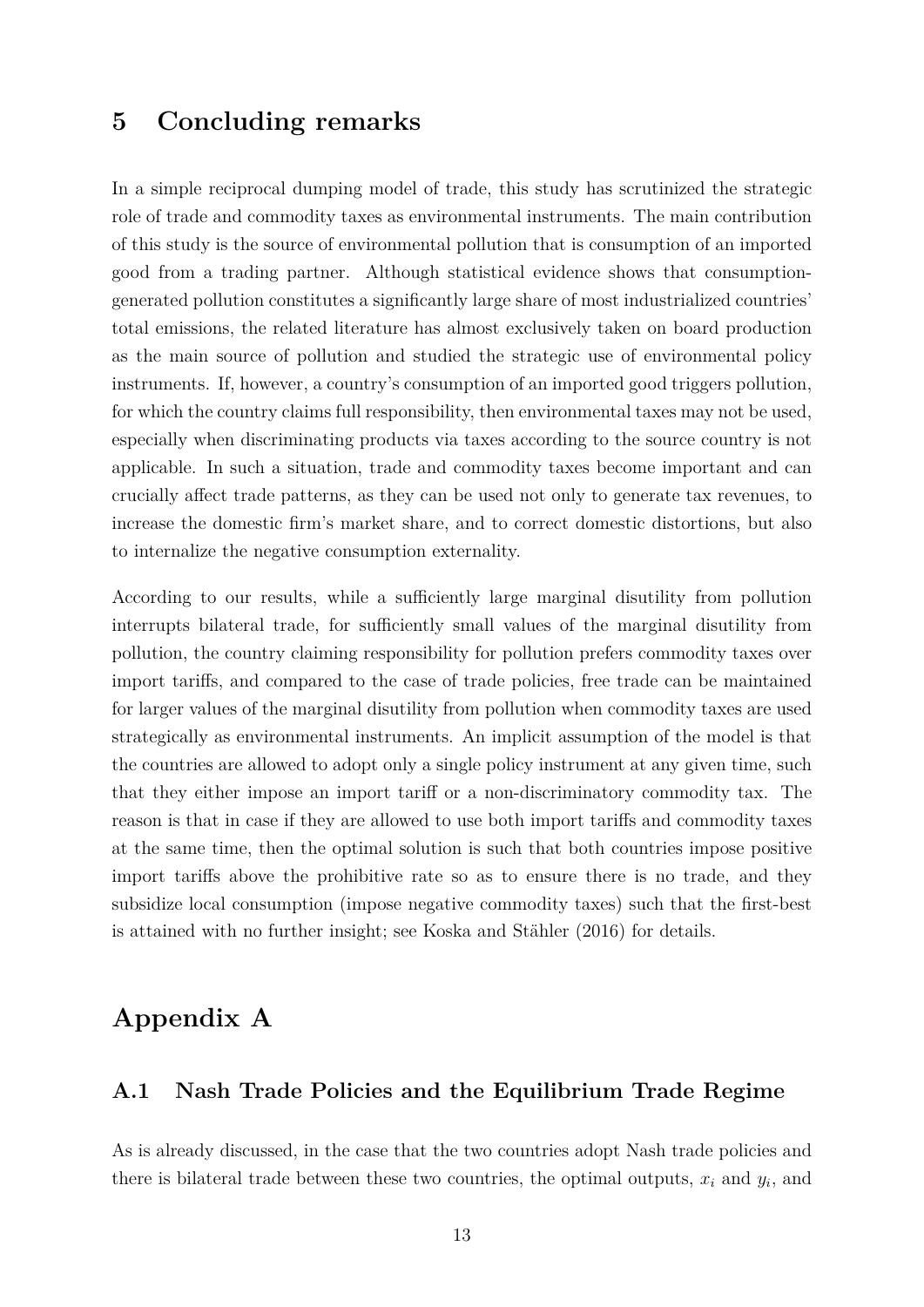the maximized profits,  $\pi_i$ ,  $i = \{h, f\}$ , are given by equations (1) and (2), respectively, and the optimal tariff rates,  $t_i^*$ ,  $i = \{h, f\}$ , that maximize welfare,  $W_i$ ,  $i = \{h, f\}$ , are given by equation (4). Substituting the optimal outputs,  $x_i$  and  $y_i$ , the maximized profits,  $\pi_i$ ,  $i = \{h, f\}$ , and the optimal tariff rates,  $t_i^*$ ,  $i = \{h, f\}$ , back into the welfare expressions given by equation (3) yields the maximized welfare levels, denoted  $W_i^{*t}$ ,  $i = \{h, f\}$ , where superscript *t* stands for the case that the two countries impose tariffs and trade, such that

$$
W_h^{*t} = \frac{65a^2 - 18a\delta + 36\delta^2}{162b},
$$
\n(A.1a)

$$
W_f^{*t} = \frac{65a^2 - 16a\delta + 32\delta^2}{162b}.
$$
 (A.1b)

If, however, the two countries engage in free trade (i.e.,  $t_i = 0$ ,  $i = \{h, f\}$ ), then the maximized welfare levels, denoted  $W_i^{*ft}$  $i^{*j}$ , are given by equation (5). If there is autarky in both countries, then the maximized welfare levels are  $W_i^{*a} = 3a^2/8b$ ,  $i = \{h, f\}$ .

In the case of one-way trade (from Home to Foreign), we have already shown that Foreign is always better of f by imposing an import tariff,  $t_f^* = a/3$ , in which case the maximized welfare levels in Home and in Foreign are  $W_h^{*at} = 251a^2/648b$  and  $W_f^{*at} = 7a^2/18b$ , respectively, where superscript *at* stands for the regime in Home (autarky) and in Foreign (trade with an import tariff), respectively. We will distinguish between two cases.

#### **Case 1:** *The two countries are initially adopting Nash trade policies.*

As is already discussed, if the marginal disutility from pollution is sufficiently large such that  $\delta > a/4$ , Home's tariff rate becomes larger than the prohibitive tariff rate implying that cross-hauling will cease to exist, and there will be only one-way trade (from Home to Foreign), in which case Foreign will impose an import tariff,  $t_f^* = a/3$ . Although Foreign would be better off had there been a free trade agreement  $(W_f^{*ft} > W_f^{*at} > W_f^{*a})$ , especially as compared to one-way trade (with foreign import tariffs), or to autarky, Home would refuse to engage in free trade in such a situation since  $\delta > a/4$  at which  $W_h^{*at} > W_h^{*ft}$ . Therefore, in equilibrium, we will observe no cross-hauling, but one-way trade under Nash policy if  $\delta > a/4$  because Foreign is better off with one-way trade when it imposes an import tariff as compared to the no-tariff case, and is better off in autarky as compared to the case of one-way trade without an import tariff.

Suppose now the marginal disutility from pollution is such that  $a/6 < \delta < a/4$ , that is, Home's tariff rate is less than the prohibitive tariff rate. The question is whether the countries have unilateral incentives to abolish tariff rates and engage in free trade, in such a situation. Although Foreign welfare would improve had there been a free trade agreement (given  $\delta < a/4$ ,  $W_f^{*ft} > W_f^{*t}$ ), the marginal disutility from pollution is still too large such that Home is better off by adopting Nash trade policies. If, however, the marginal disutility from pollution is sufficiently small  $(\delta < a/6)$ , then both countries will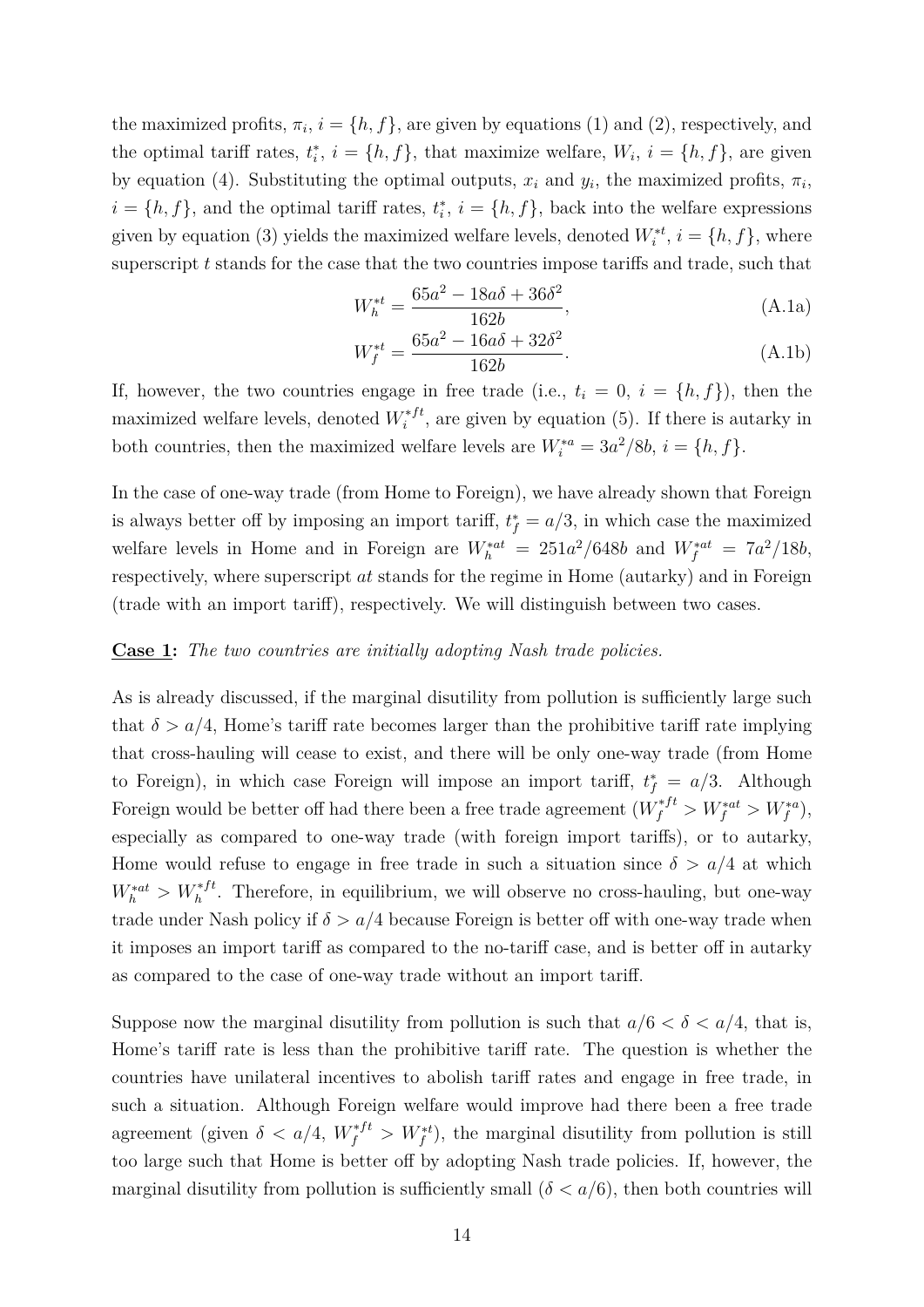have an incentive to abolish tariffs and engage in free trade since  $W_i^{*ft} > W_i^{*t}$ ,  $i = \{h, f\}$ , provided  $\delta < a/6$ . Note that, autarky in both countries would not emerge in equilibrium in any of the cases discussed above.

#### **Case 2:** *The two countries are initially in autarky.*

As is already shown by Proposition 2, Home has no unilateral incentive to move from autarky to free trade when the marginal disutility from pollution is sufficiently large such that  $\delta > 5a/24$ . Also, as is already discussed, Foreign is always better off by opening its market to trade and by imposing an import tariff, as compared to autarky. It is also straightforward to show that welfare improves in Home  $(W_h^{*t} > W_h^{*a})$  should it open its market to trade and adopt Nash trade policies. As we have already discussed above, as compared to free trade in both countries, Nash trade policies improve welfare in Home if  $\delta > a/6$ . Therefore, given  $a/6 < \delta < a/4$ , free trade will not emerge in equilibrium, but both countries will open their markets to trade and will adopt Nash trade policies. As for  $\delta > a/4$ , it is clear from equations (1) and (4), and from Lemma 1 that Home's tariff rate will be larger than the prohibitive tariff rate, in which case we will observe only one-way trade, that is, from Home to Foreign. Not surprisingly, a successful free trade agreement between Home and Foreign will be maintained if the marginal disutility from pollution is sufficiently small such that  $\delta < a/6$ .

#### **A.2 Commodity Taxes and the Equilibrium Trade Regime**

In the case that the two countries adopt Nash domestic policies, the optimal outputs,  $x_i$ and  $y_i$ , and the maximized profits,  $\pi_i$ ,  $i = \{h, f\}$ , are given by equations (6) and (2), respectively, and the optimal commodity tax rates,  $\tau_i^*$ ,  $i = \{h, f\}$ , that maximize welfare,  $W_i^{\tau}$ ,  $i = \{h, f\}$ , are given by equation (8). Substituting the optimal outputs,  $x_i$  and  $y_i$ , the maximized profits,  $\pi_i$ ,  $i = \{h, f\}$ , and the optimal tariff rates,  $\tau_i^*$ ,  $i = \{h, f\}$ , back into the welfare expressions given by equation (7) yields the maximized welfare levels, denoted  $W_i^{*\tau}$ ,  $i = \{h, f\}$ , where superscript  $\tau$  stands for the case that the two countries adopt Nash domestic policies and impose non-discriminatory commodity taxes, such that

$$
W_h^{*\tau} = \frac{16a^2 - 12a\delta + 3\delta^2}{36b},
$$
 (A.2a)

$$
W_f^{*\tau} = \frac{16a^2 - 4a\delta + \delta^2}{36b}.
$$
 (A.2b)

If, however, the two countries engage in free trade, and impose no tax/tariff (i.e.,  $\tau_i$  =  $t_i = 0, i = \{h, f\}$ , then the maximized welfare levels, denoted  $W_i^{*ft}$  $i^{*}$ ,  $i = \{h, f\}$ , are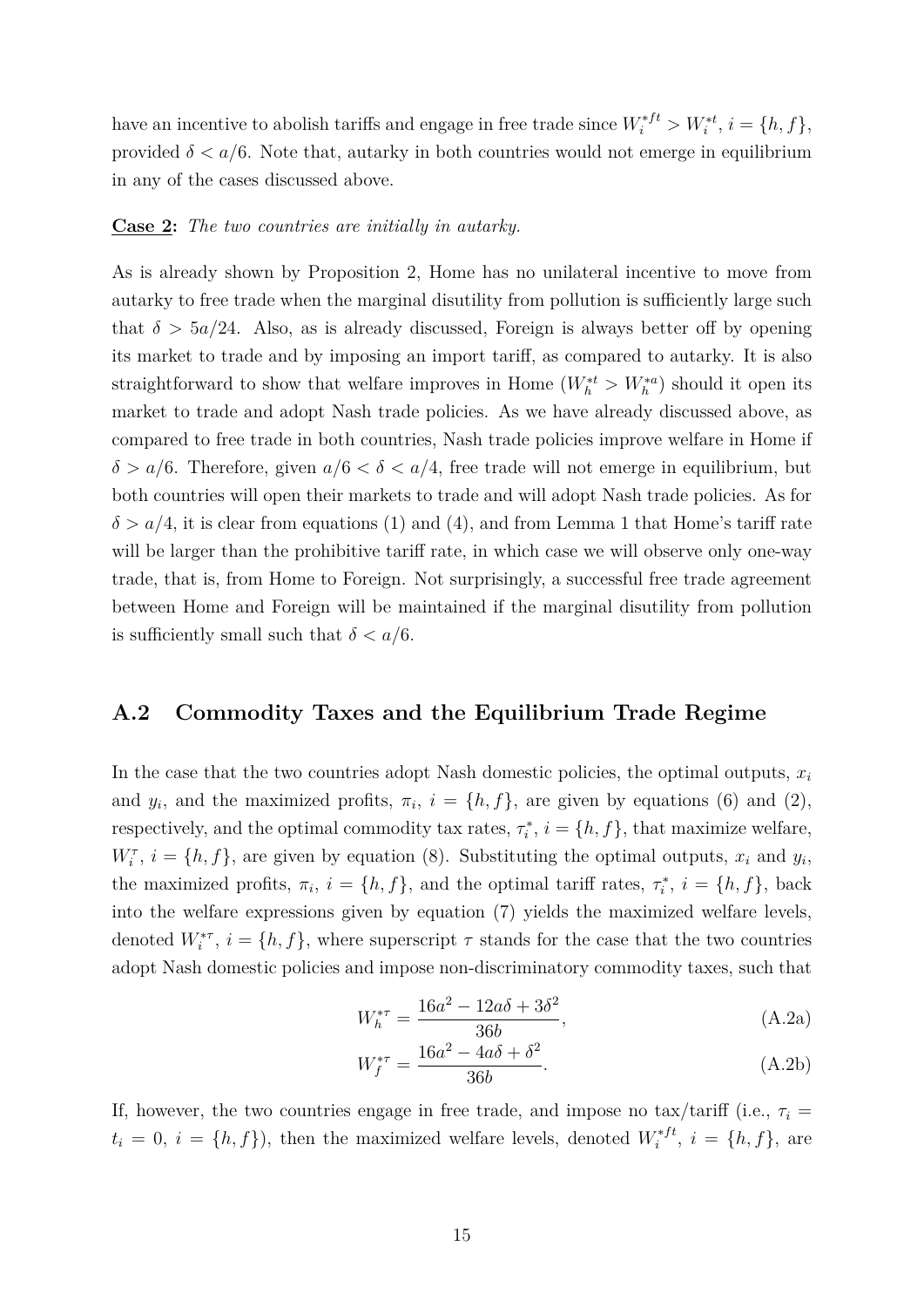given by equation (5). We can rewrite equations  $(A.2a)$  and  $(A.2b)$  such that

$$
W_h^{*\tau} = W_h^{*ft} + \frac{\delta^2}{12b},
$$
  

$$
W_f^{*\tau} = W_f^{*ft} - \frac{\delta(4a - \delta)}{36b},
$$

which imply that the country claiming responsibility for consumption-generated pollution (Home) is always better off as compared to free trade by imposing a positive commodity tax rate under free trade, whereas the country taking no responsibility for pollution (Foreign) is worse off as compared to free trade when Home imposes a positive commodity tax rate. We can compare autarky welfare and welfare under free trade (subject to a positive commodity tax rate imposed only by Home), and show that

$$
\text{lim}_{\delta \to \delta} W_h^{*\tau} = \text{lim}_{\delta \to \delta'} W_f^{*\tau} = W_i^{*a}, \ i = \{h, f\},\
$$

where  $\hat{\delta} \simeq 0.220487a$  and  $\delta' \simeq 0.775255a > \hat{\delta}$ , and that  $W_h^{*\tau} > W_h^{*a}$  if and only if  $\delta < \hat{\delta}$ , and  $W_f^{*\tau} > W_f^{*a}$  if and only if  $\delta < \delta'$ , because  $\partial [W_h^{*\tau} - W_h^{*a}]/\partial \delta < 0$  and  $\partial [W_f^{*\tau} - W_f^{*a}]/\partial \delta < 0$  for any  $\delta < 2a$ . It is now clear that for a sufficiently small marginal disutility from pollution such that  $\delta < \hat{\delta}$ , free trade can be maintained because the two countries can improve welfare under free trade (as compared to autarky), provided a positive commodity tax rate is imposed by Home (Proposition 5).

Proposition 3 and Appendix A.1 have already shown that whenever the marginal disutility from pollution is sufficiently small such that  $\delta < a/6$ , free trade is maintained in the case of Nash trade policies (import tariffs), in which case the country claiming responsibility for consumption-generated pollution (Home) is unambiguously better off by imposing a positive (non-discriminatory) commodity tax rate  $(W_h^{*\tau} > W_h^{*ft})$  so as to internalize the negative consumption externality. If, however,  $a/6 < \delta < \hat{\delta}$ , the two countries engage in trade and impose positive import tariffs in equilibrium (Home internalizes the negative consumption externality by imposing a higher tariff rate than Foreign) under Nash trade policies (Proposition 3 and Appendix A.1), whereas free trade (subject to a positive commodity tax rate imposed only by Home) is the equilibrium trade regime under Nash domestic policies. In such a case, we can show that

$$
\lim_{\delta \to \tilde{\delta}} [W_h^{*\tau} - W_h^{*\tau}] = \lim_{\delta \to \tilde{\delta}} \left[ \frac{14a^2 - 72a\delta - 45\delta^2}{324b} \right] = 0,
$$
  

$$
\lim_{\delta \to \delta''} [W_f^{*\tau} - W_f^{*\tau}] = \lim_{\delta \to \delta''} \left[ \frac{14a^2 - 4a\delta - 55\delta^2}{324b} \right] = 0,
$$

where  $\tilde{\delta} \simeq 0.175249a < \hat{\delta}$  and  $\delta'' \simeq 0.46947a < \delta'$ , and that  $W_h^{*\tau} > W_h^{*t}$  if and only if  $\delta < \tilde{\delta}$ , and  $W_f^{*\tau} > W_f^{*t}$  if and only if  $\delta < \delta''$ , because  $\partial [W_h^{*\tau} - W_h^{*t}]/\partial \delta < 0$  and  $\partial [W_f^{*\tau} - W_f^{*t}] / \partial \delta < 0$ ,  $\forall \delta$ . Therefore, the equilibrium trade regime under Nash domestic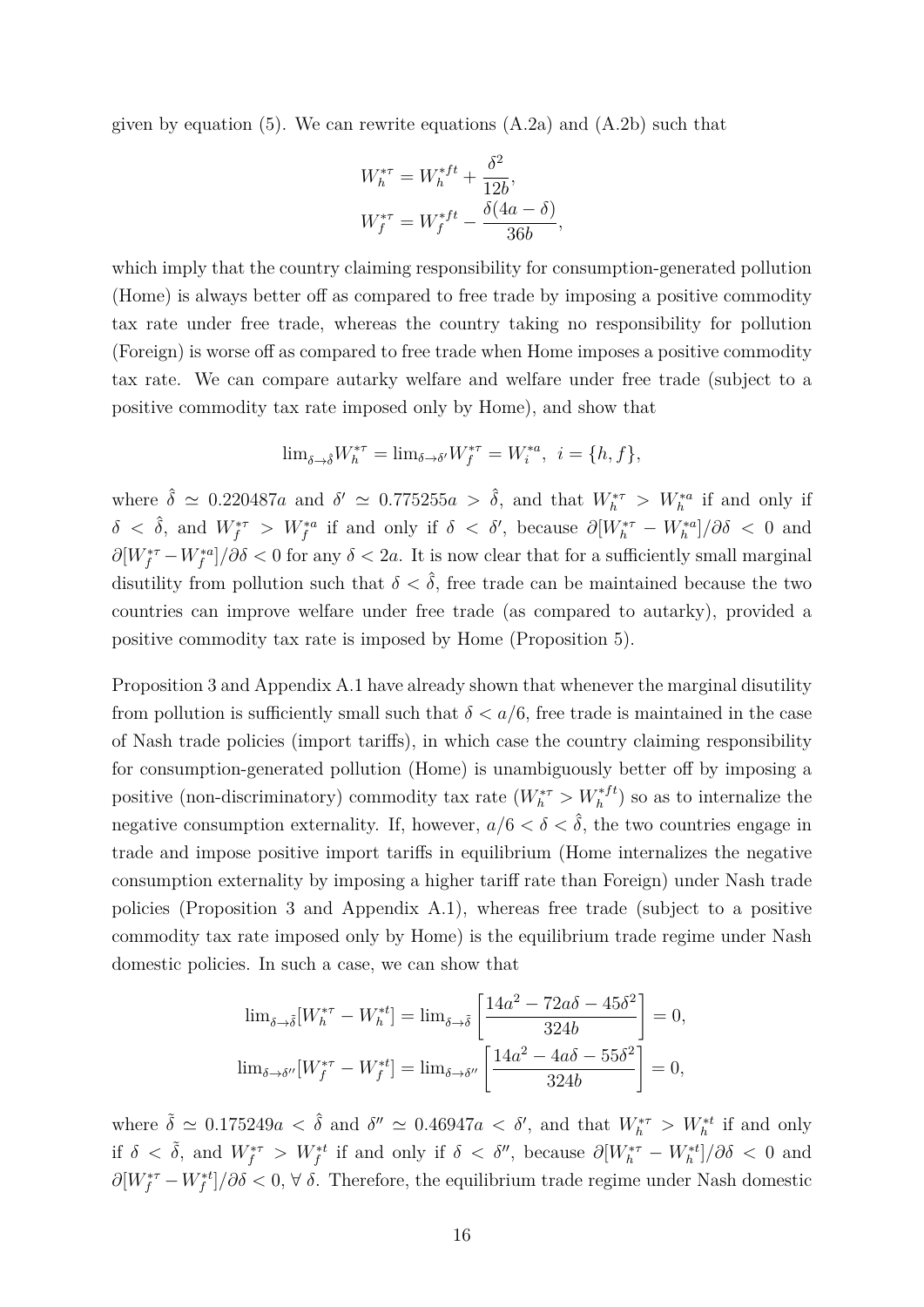policies leads to higher welfare for both countries than that under Nash trade policies, if and only if  $a/6 < \delta < \tilde{\delta}$ .

If, however,  $\tilde{\delta} < \delta < \hat{\delta}$ , then Home is better off under Nash trade policies, whereas Foreign is better off under Nash domestic policies. In such a situation, we can show that (i) if the two countries are initially under autarky, free trade (with or without commodity taxes) cannot be maintained in equilibrium, because the marginal disutility from pollution is sufficiently large such that Home would not accept to engage in free trade, but rather would like to engage in trade and to restrict imports from Foreign by imposing a positive import tariff, which would lead the two countries to trade and impose positive import tariffs; and (ii) if the two countries are initially trade partners, and are currently imposing import tariffs, Home would not accept to abolish tariffs and engage in free trade (with or without commodity taxes).

Finally, if the marginal disutility from pollution is sufficiently large such that  $\delta > \hat{\delta}$ , then the equilibrium trade regime under Nash trade policies (cross-hauling subject to positive import tariffs if  $\hat{\delta} < \delta < a/4$ , or one-way trade subject to a positive import tariff imposed by Foreign if  $\delta > a/4$ ) leads to higher welfare for both countries than that under Nash domestic policies, that is, autarky in both countries (Proposition 3). Therefore, free trade (subject to a positive commodity tax imposed by Home) can be maintained in equilibrium if and only if the marginal disutility from pollution is sufficiently small. If, however, the marginal disutility from pollution is sufficiently large, then free trade (with or without commodity taxes) is not welfare improving as compared to autarky, so the two countries prefer Nash trade policies over Nash domestic policies, because they can still engage in trade and impose import tariffs, and improve their local welfare (Proposition 4).

### **References**

- [1] Antweiler, W., Copeland, B. R. & Taylor, M. S. (2001). Is Free Trade Good for the Environment?. *American Economic Review, 91* (4), 877–908.
- [2] Bang, J.K., Hoff, E. & Peters, G.P. (2008). EU consumption, global production. World Wildlife Fund: Trade and Investment Programme.
- [3] Barrett, S. (1994). Strategic environmental policy and international trade. *Journal of Public Economics, 54*, 826–39.
- [4] Barrett, J., Peters, G., Wiedmann, T., Scott, K., Lenzen, M., Roelich, K., & Le Quéré, C. (2013). Consumption-based GHG emission accounting: a UK case study. *Climate Policy, 13* (4), 451–70.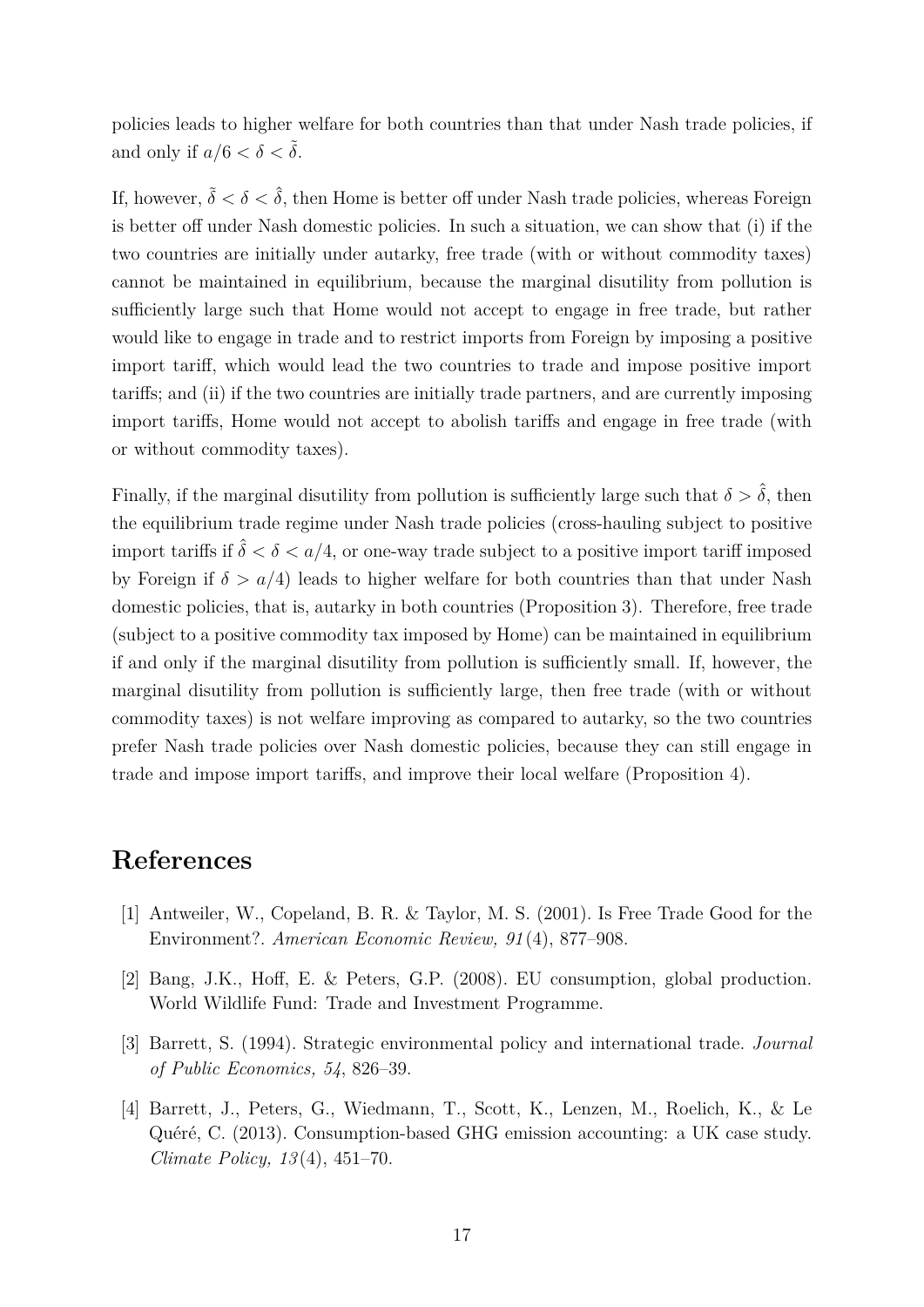- [5] Brander, J. A., & Krugman, P. R. (1983). A 'reciprocal dumping' model of international trade. *Journal of International Economics, 15*, 313–21.
- [6] Brander, J. A., & Spencer, B. J. (1984). Tariff protection and imperfect competition. In H. Kierzkowski (ed.), *Monopolistic competition and international trade* (194-206), Oxford: Oxford University Press.
- [7] Brander, J. A., & Spencer, B. J. (1985). Export subsidies and international market share rivalry. *Journal of International Economics, 18*, 83–100.
- [8] Burquet R., & Sempere, J. (2003). Trade liberalization, environmental policy, and welfare. *Journal of Environmental Economics and Management, 46* (1), 25–37.
- [9] Copeland, B. R. & Taylor, M. S. (1994). North-South trade and the environment. *Quarterly Journal of Economics 109*, 755-787.
- [10] Copeland, B. R. & Taylor, M. S. (1995). Trade and the Environment: A Partial Synthesis. *American Journal of Agricultural Economics, 77* (3), 765–71.
- [11] Frankel, J. A., & Rose, A. K. (2005). Is Trade Good or Bad for the Environment-Sorting Out the Causality. *Review of Economics and Statistics, 87* (1), 85–91.
- [12] Grossman, G.M. & Krueger, A. (1993). Environmental impacts of a North American Free Trade Agreement. In P. Garber (ed.), *The U.S.-Mexico Free Trade Agreement*. Cambridge, MA: MIT Press.
- [13] Holladay, S. (2008). Pollution from consumption and the trade and environment debate. University of Colorado Department of Economics Center for Economic Analysis Working Paper No. 2008/4.
- [14] Koska, O.A. & Stähler, F. (2016). The myth of profit-shifting trade policies. *Economics Letters, 140(3)*, 39-41.
- [15] Marques, A., Rodrigues, J. & Domingos, T. (2013). International trade and the geographical separation between income and enabled carbon emissions. *Ecological Economics, 89*, 162–69.
- [16] McCracken, S. & Stähler, F. (2010). Economic integration and the choice of commodity tax base with endogenous market structures. *International Tax and Public Finance, 17*, 91-113.
- [17] McCracken, S. (2015). The choice of commodity tax base in the presence of horizontal foreign direct investment. *International Tax and Public Finance, 22*, 811-833.
- [18] Sato, M. (2013). Embodied Carbon in Trade: A Survey of the Empirical Literature. *Journal of Economic Surveys*, 1–31.
- [19] Tanguay, G. A. (2001). Strategic environmental policies under international duopolistic competition. *International Tax and Public Finance, 8*, 793–811.